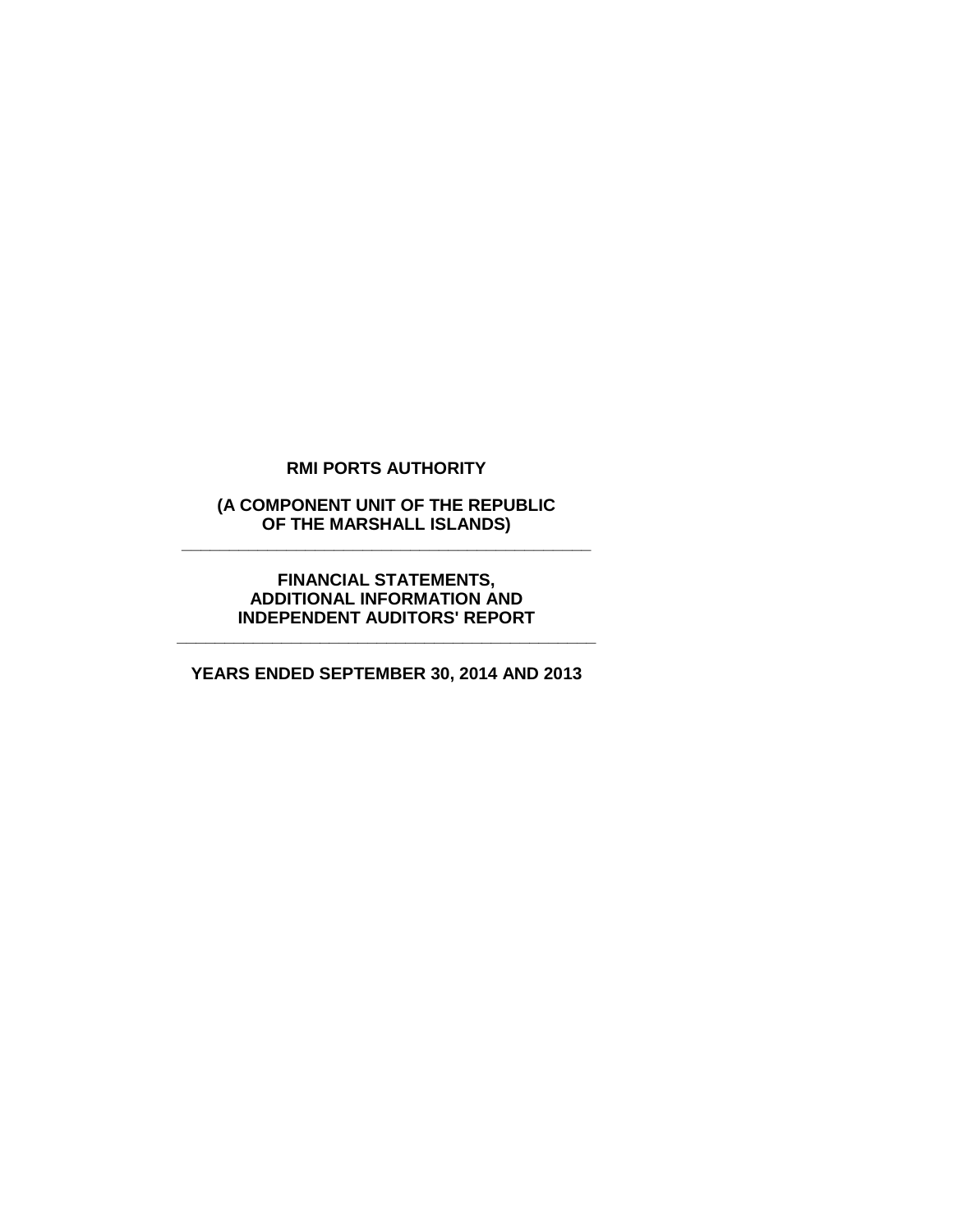### Table of Contents Years Ended September 30, 2014 and 2013

|      |                                                                                                                                                                                                                                    | Page No.             |
|------|------------------------------------------------------------------------------------------------------------------------------------------------------------------------------------------------------------------------------------|----------------------|
| I.   | <b>INDEPENDENT AUDITORS' REPORT</b>                                                                                                                                                                                                | 1                    |
| ΙΙ.  | MANAGEMENT'S DISCUSSION AND ANALYSIS                                                                                                                                                                                               | 3                    |
| III. | <b>FINANCIAL STATEMENTS:</b>                                                                                                                                                                                                       |                      |
|      | <b>Statements of Net Position</b><br>Statements of Revenues, Expenses and Changes in Net Position<br><b>Statements of Cash Flows</b><br><b>Notes to Financial Statements</b>                                                       | 11<br>12<br>13<br>14 |
| IV.  | OTHER SUPPLEMENTARY INFORMATION:                                                                                                                                                                                                   |                      |
|      | Combining Divisional Statement of Revenues, Expenses<br>and Changes in Net Position                                                                                                                                                | 25                   |
| V.   | INDEPENDENT AUDITORS' REPORTS ON INTERNAL CONTROL<br>AND ON COMPLIANCE                                                                                                                                                             |                      |
|      | Independent Auditors' Report on Internal Control Over Financial<br>Reporting and on Compliance and Other Matters Based on an<br>Audit of Financial Statements Performed in Accordance with<br><b>Government Auditing Standards</b> | 26                   |
|      | Independent Auditors' Report on Compliance for Each Major<br>Program; Report on Internal Control Over Compliance; and<br>Report on the Schedule of Expenditures of Federal Awards<br>Required by OMB Circular A-133                | 28                   |
|      | Schedule of Expenditures of Federal Awards                                                                                                                                                                                         | 30                   |
|      | <b>Schedule of Findings and Questioned Costs</b>                                                                                                                                                                                   | 31                   |
|      | Schedule of Prior Audit Findings and Questioned Costs                                                                                                                                                                              | 32                   |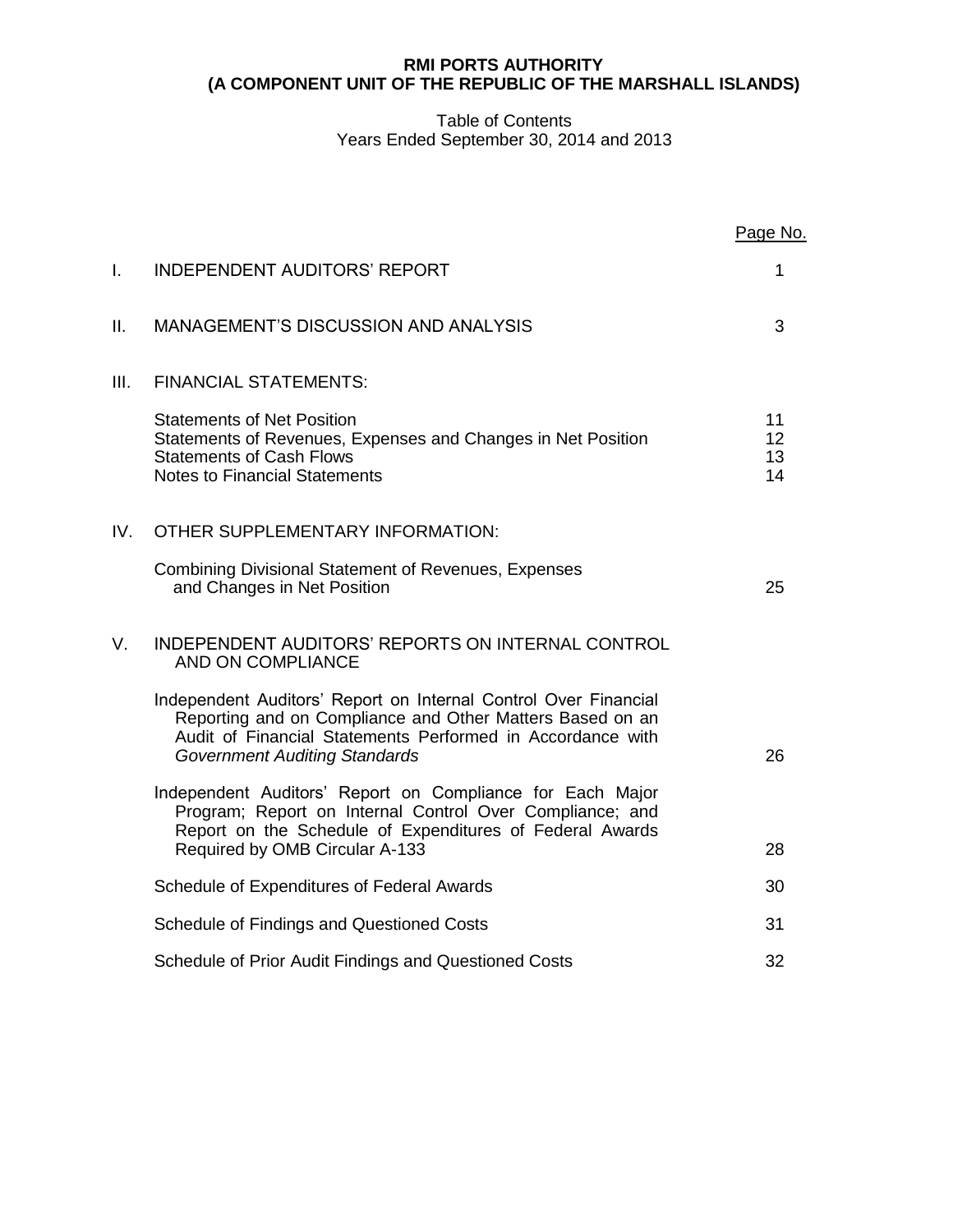

Deloitte & Touche LLP 361 South Marine Corps Drive Tamuning, GU 96913-3911 USA Tel: (671) 646-3884 Fax: (671) 649-4932 www.deloitte.com

## **INDEPENDENT AUDITORS' REPORT**

Board of Directors RMI Ports Authority:

### **Report on the Financial Statements**

We have audited the accompanying financial statements of RMI Ports Authority (the Authority), a component unit of the Republic of the Marshall Islands, which comprise the statements of net position as of September 30, 2014 and 2013, and the related statements of revenues, expenses and changes in net position and of cash flows for the years then ended, and the related notes to the financial statements.

### *Management's Responsibility for the Financial Statements*

Management is responsible for the preparation and fair presentation of these financial statements in accordance with accounting principles generally accepted in the United States of America; this includes the design, implementation, and maintenance of internal control relevant to the preparation and fair presentation of financial statements that are free from material misstatement, whether due to fraud or error.

### *Auditors' Responsibility*

Our responsibility is to express an opinion on these financial statements based on our audits. We conducted our audits in accordance with auditing standards generally accepted in the United States of America and the standards applicable to financial audits contained in *Government Auditing Standards*, issued by the Comptroller General of the United States. Those standards require that we plan and perform the audit to obtain reasonable assurance about whether the financial statements are free from material misstatement.

An audit involves performing procedures to obtain audit evidence about the amounts and disclosures in the financial statements. The procedures selected depend on the auditor's judgment, including the assessment of the risks of material misstatement of the financial statements, whether due to fraud or error. In making those risk assessments, the auditor considers internal control relevant to the entity's preparation and fair presentation of the financial statements in order to design audit procedures that are appropriate in the circumstances, but not for the purpose of expressing an opinion on the effectiveness of the entity's internal control. Accordingly, we express no such opinion. An audit also includes evaluating the appropriateness of accounting policies used and the reasonableness of significant accounting estimates made by management, as well as evaluating the overall presentation of the financial statements.

We believe that the audit evidence we have obtained is sufficient and appropriate to provide a basis for our audit opinion.

### **Opinion**

In our opinion, the financial statements referred to above present fairly, in all material respects, the financial position of the Authority as of September 30, 2014 and 2013, and the changes in its net position and its cash flows for the years then ended in accordance with accounting principles generally accepted in the United States of America.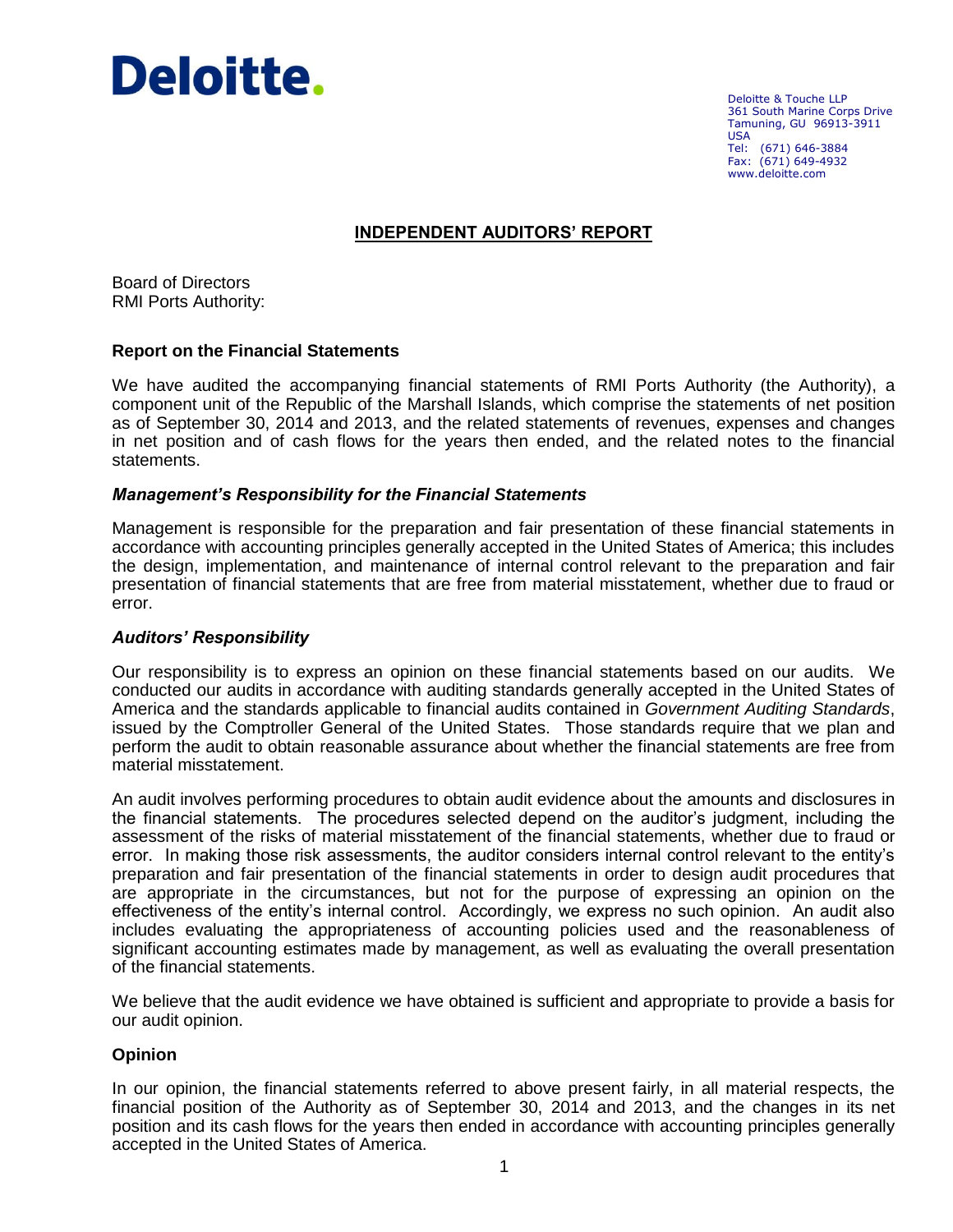### **Other Matters**

### *Required Supplementary Information*

Accounting principles generally accepted in the United States of America require that the management's discussion and analysis on pages 3 through 10 be presented to supplement the financial statements. Such information, although not a part of the basic financial statements, is required by the Governmental Accounting Standards Board who considers it to be an essential part of financial reporting for placing the financial statements in an appropriate operational, economic, or historical context. We have applied certain limited procedures to the required supplementary information in accordance with auditing standards generally accepted in the United States of America, which consisted of inquiries of management about the methods of preparing the information and comparing the information for consistency with management's responses to our inquiries, the financial statements, and other knowledge we obtained during our audit of the financial statements. We do not express an opinion or provide any assurance on the information because the limited procedures do not provide us with sufficient evidence to express an opinion or provide any assurance.

### *Other Information*

Our audits were conducted for the purpose of forming an opinion on the financial statements as a whole. The Other Supplementary Information listed in the accompanying table of contents is presented for purposes of additional analysis and is not a required part of the financial statements. Such information is the responsibility of management and was derived from and relates directly to the underlying accounting and other records used to prepare the financial statements. The information has been subjected to the auditing procedures applied in the audit of the financial statements and certain additional procedures, including comparing and reconciling such information directly to the underlying accounting and other records used to prepare the financial statements or to the financial statements themselves, and other additional procedures in accordance with auditing standard generally accepted in the United States of America. In our opinion, the Other Supplementary Information is fairly stated, in all material respects, in relation to the financial statements as a whole.

### **Other Reporting Required by** *Government Auditing Standards*

In accordance with *Government Auditing Standards*, we have also issued our report dated June 22, 2015, on our consideration of the Authority's internal control over financial reporting and on our tests of its compliance with certain provisions of laws, regulations, contracts, and grant agreements and other matters. The purpose of that report is to describe the scope of our testing of internal control over financial reporting and compliance and the results of that testing, and not to provide an opinion on internal control over financing reporting or on compliance. That report is an integral part of an audit performed in accordance with *Government Auditing Standards* in considering the Authority's internal control over financial reporting and compliance.

eloite Nachell

June 22, 2015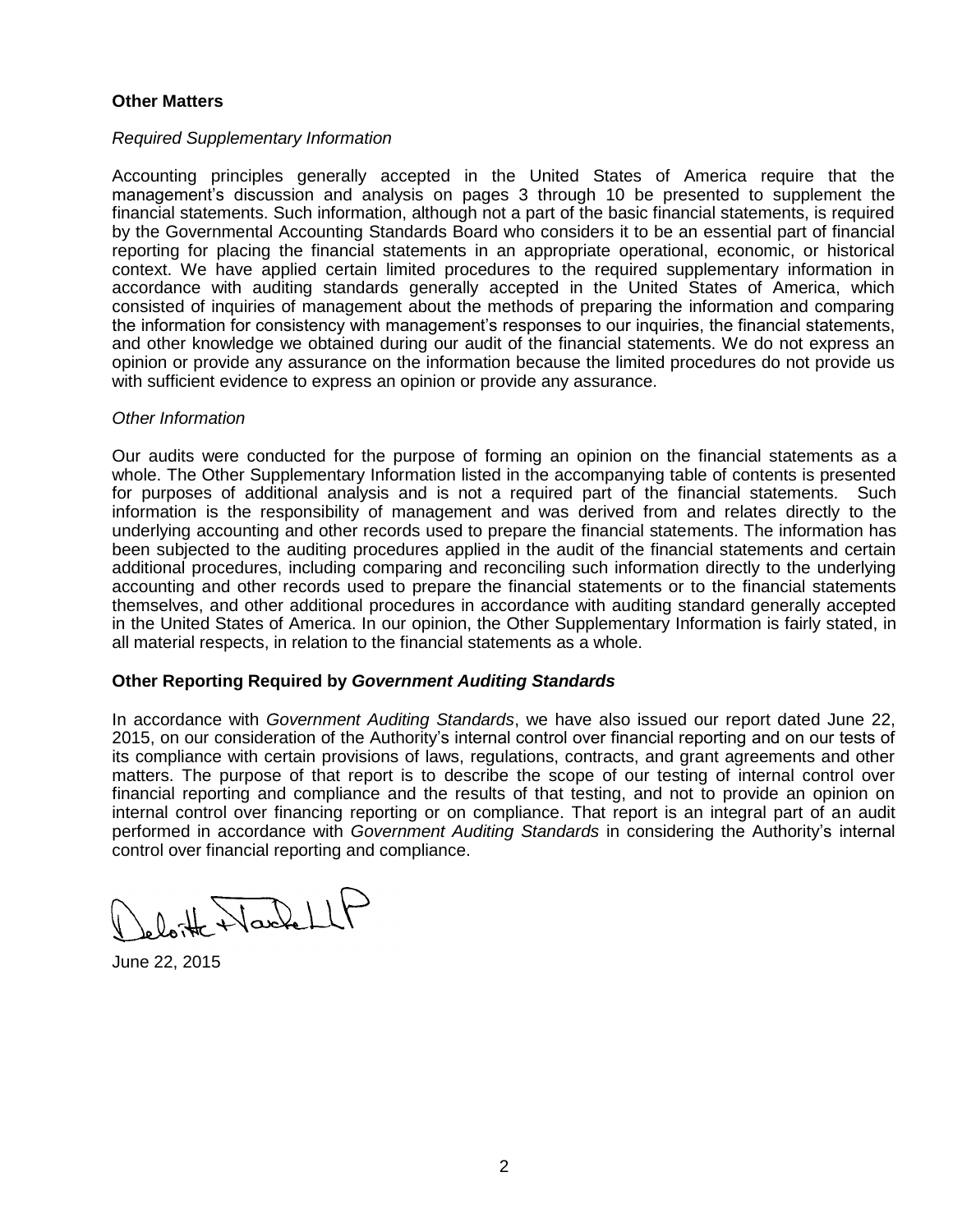Management's Discussion and Analysis Years Ended September 30, 2014 and 2013

# **I) INTRODUCTION**

Our discussion and analysis of the financial performance of airport and seaport divisions of the RMI Ports Authority (Ports Authority) provides an overview of Ports Authority's financial activities presented in the audited financial statements for the fiscal year ending September 30, 2014. This discussion and analysis should be read in conjunction with the more detailed information contained within the accompanying audited financial statements.

Ports Authority is a component unit of the Republic of the Marshall Islands (RMI) and was established as a public corporation under RMI Public Law 2003-81, known as the RMI Ports Authority Act of 2003. The new Act supersedes the previous Acts of the Marshall Islands Airports Authority (MIAA) and the Marshall Islands Ports Authority (MIPA) and merges the two aforementioned authorities into one single ports authority.

A seven-member Board of Directors governs Ports Authority, all of whom are appointed by the Cabinet. One of the members is designated by the Cabinet as the Chairperson of the Board. Ports Authority is responsible for establishing, maintaining, managing and operating all airports and port facilities designated by the law and by the RMI Government. At the time of writing, Ports Authority has the overall responsibilities in management, operations and maintenance of all airport and seaport facilities in Majuro, except for the fish base facilities.

As of September 30, 2014, Ports Authority had 71 full-time employees. Composition is as follows: 2 in Administration; 7 in Finance; 5 in Airport Administration/Operations/Tower; 7 in Seaport Administration/Operations; 12 in Maintenance; and 38 in Security. Out of the 38 Security Officers, 12 are cross-trained and certified as airport firefighters.

## **II) OVERVIEW OF FINANCIAL STATEMENTS**

Ports Authority's financial reports and subsequent statements are prepared in accordance with the accounting principles generally accepted in the United States of America mandated by the Governmental Accounting Standards Board (GASB).

RMIPA operates on the accrual basis of accounting wherein revenues are recognized when earned, not when received, and expenses are recorded when incurred, not when paid. Capital assets of more than \$500 are capitalized and depreciated over their useful lives.

This annual report consist of four parts: the MD&A, the Financial Statements, Notes to the Financial Statements, and Independent Auditors' Reports on Internal Control and on Compliance.

### **III) FINANCIAL HIGHLIGHTS**

 For fiscal period ending September 30, 2014, total net position was \$63,089,095, an increase of \$5,756,334 from prior fiscal year. The major contributor in the increase was mainly due to the increase of the capital assets and ongoing project RSA/Road Realignment Project, which is expected to finish in fiscal year 2015.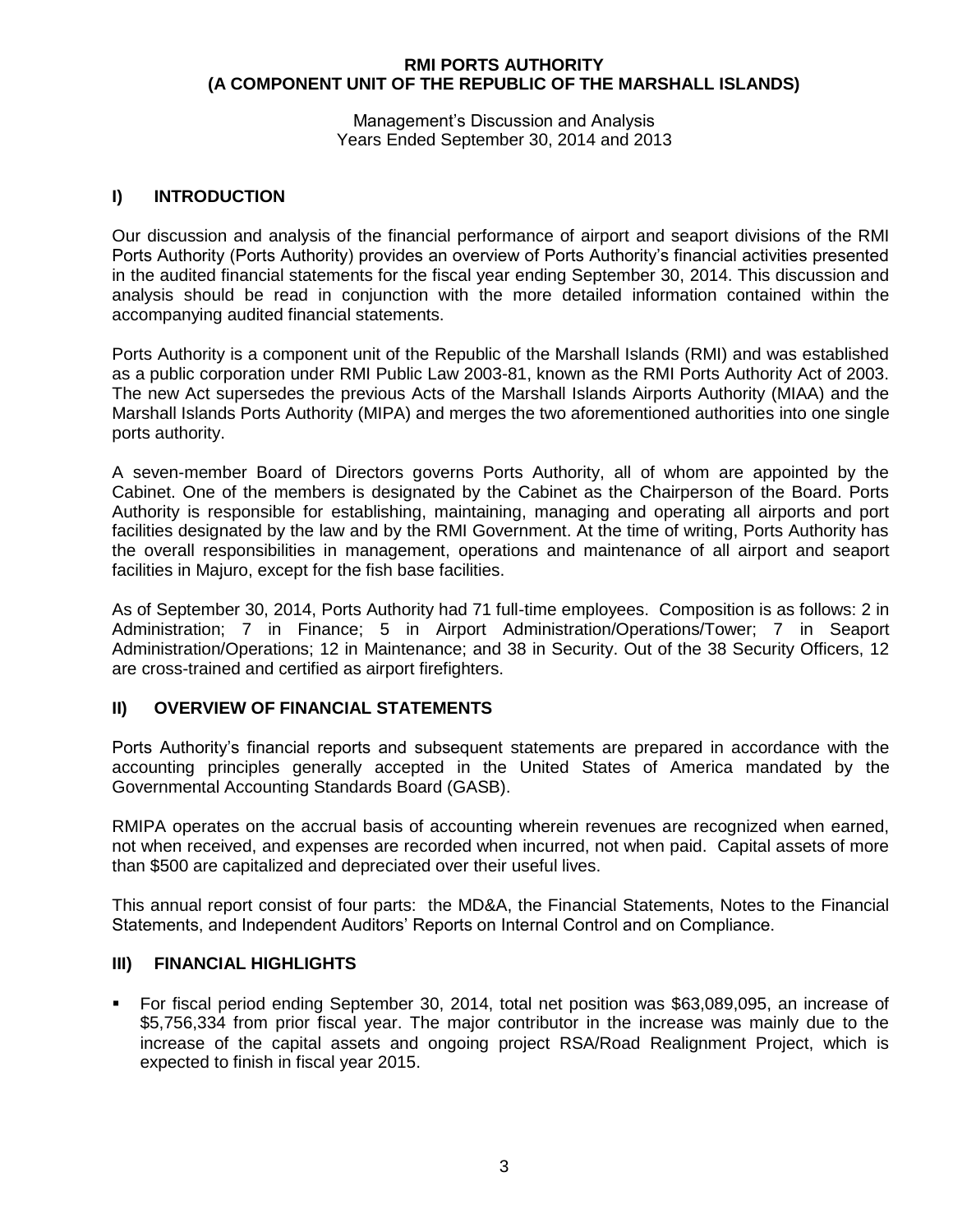### Management's Discussion and Analysis Years Ended September 30, 2014 and 2013

- Total operating revenues increased by \$1.03 million or 29%. The Seaport Division is the major contributor for the increase in fiscal year 2014 by \$774,102 or 30%. The increase was due to the increase in number of vessels arrivals and movements.
- Total operating expenses, inclusive of depreciation, was \$6.6 million for fiscal year in 2014. It increased by 12% or \$709,720 compared to last year. The details including other expense accounts will be discussed on the Divisional Performance of this report.
- The Ports Authority incurred an operating loss of \$1.9 million for fiscal year 2014. This is a decrease in operating loss by 13% compared to last year. The decrease in the operating loss was caused by the increase in the operating revenues. RMIPA generated a positive operating income of \$1.5 million excluding Depreciation in FY 2014.
- The overall performance of the Ports Authority is good this fiscal year 2014.

# **IV. STATEMENTS OF NET POSITION**

|                                                                       |    | 2014                               | 2013                                   |    | Change                              | $\frac{9}{6}$            |     | 2012                    |
|-----------------------------------------------------------------------|----|------------------------------------|----------------------------------------|----|-------------------------------------|--------------------------|-----|-------------------------|
| Current assets<br>Non-current assets<br>Property, plant, and          | S  | 2,644,379<br>1,700,000             | \$<br>2,274,091<br>1,700,000           | \$ | 370,288                             | 16<br>٠                  | S   | 4,102,782<br>295,000    |
| equipment, net                                                        |    | 62,524,771                         | 57,006,664                             |    | 5,518,107                           | 10                       |     | 50,432,872              |
| <b>Total Assets</b>                                                   |    | 66,869,150                         | \$<br>60,980,755                       | \$ | 5,888,395                           | $\underline{10}$         | \$. | 54,830,654              |
| <b>Current liabilities</b><br>Non-current liabilities<br>Net position | \$ | 2,896,275<br>883,780<br>63,089,095 | \$2,454,443<br>1,193,551<br>57,332,761 |    | \$441,832<br>(309,771)<br>5,756,334 | 18<br>(26)<br><u> 10</u> | \$  | 3,916,189<br>50,914,465 |
| <b>Total Liabilities and Net</b><br>Position                          |    | 66,869,150                         | 60,980,755                             | S  | 5,888,395                           | <u> 10</u>               | S   | 54,830,654              |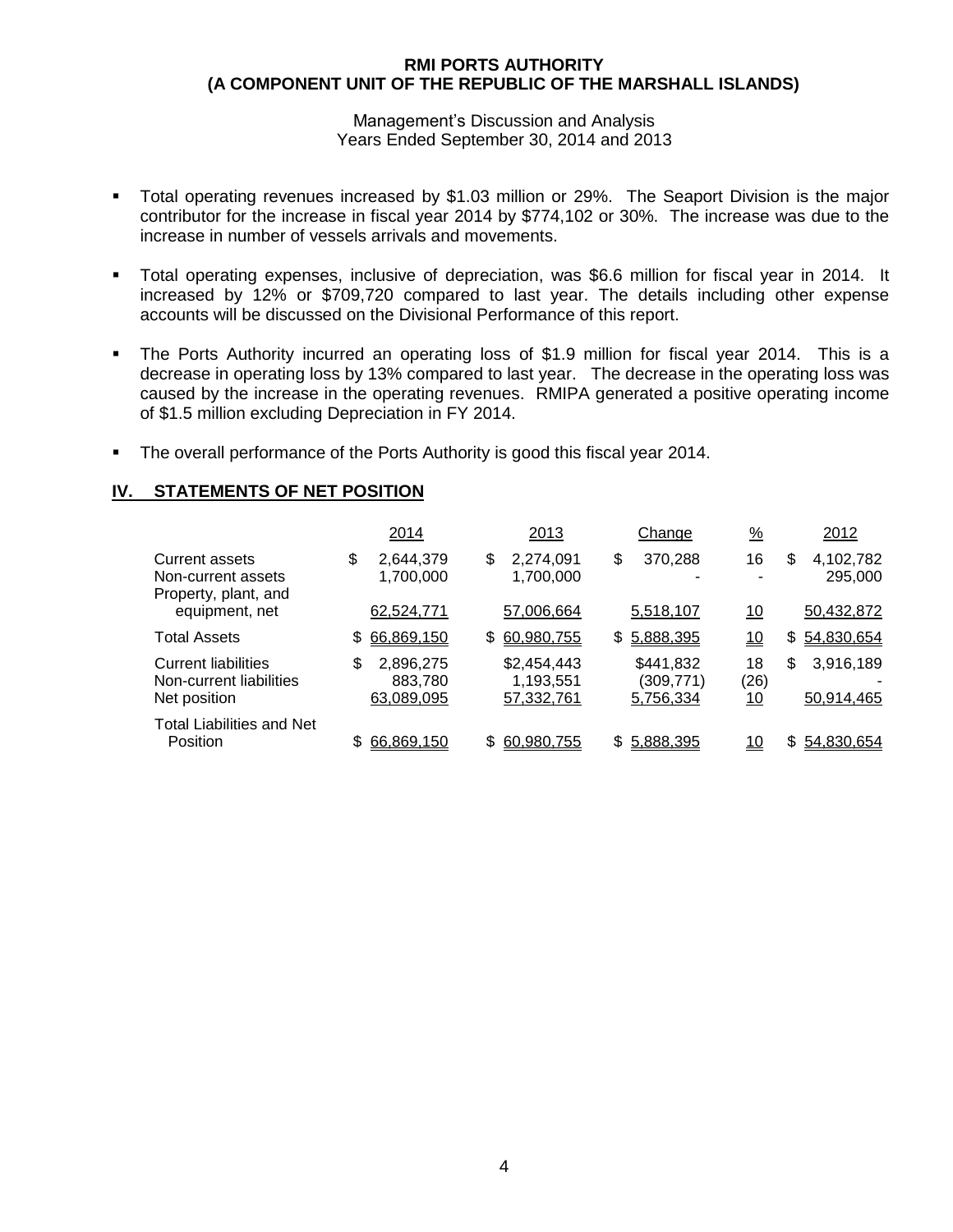Management's Discussion and Analysis Years Ended September 30, 2014 and 2013

## **V. STATEMENTS OF REVENUES, EXPENSES, AND CHANGES IN NET POSITION**

|     |                                                                                  | 2014                                        | 2013                                          | Change                                     | $\frac{9}{6}$       | 2012                                       |
|-----|----------------------------------------------------------------------------------|---------------------------------------------|-----------------------------------------------|--------------------------------------------|---------------------|--------------------------------------------|
|     | <b>Operating Revenues:</b><br><b>Airport Division</b><br><b>Seaport Division</b> | \$1,282,136<br>3,353,677                    | \$1,024,596<br>2,579,575                      | \$<br>257,540<br>774,102                   | 25<br>30            | \$<br>919,829<br>2,102,170                 |
|     |                                                                                  | 4,635,813<br>\$                             | 3,604,171<br>\$                               | \$<br>1,031,642                            | 29                  | \$<br>3,021,999                            |
|     | <b>Operating Expenses:</b><br><b>Airport Division</b><br>Seaport Division        | \$4,698,310<br>1,880,262                    | \$4,238,237<br>1,630,615                      | \$<br>460,073<br>249,647                   | 11<br>15            | \$6,015,791<br>1,601,497                   |
|     | Non-Operating Revenues<br>(Expenses):<br><b>Airport Division</b>                 | \$ 6,578,572<br>\$<br>(27,065)              | 5,868,852<br>\$<br>\$<br>(25, 502)            | \$<br>709,720<br>\$<br>(1, 563)            | 12<br>6             | 7,617,288<br>\$<br>\$<br>(223, 839)        |
|     | Seaport Division                                                                 | <u>(26,597)</u><br>$$-(53,662)$             | 43,246<br>\$<br>17,744                        | (69, 843)<br>\$<br>(71, 406)               | (162)<br>(402)      | <u>(161,211)</u><br>\$<br>(385,050)        |
|     | <b>Capital Contributions:</b><br><b>Airport Division</b><br>Seaport Division     | \$7,697,081<br>55,674<br>7,752,755<br>\$.   | 8,665,233<br>\$<br>8,665,233<br>\$            | \$<br>(968, 152)<br>55,674<br>\$ (912,478) | (11)<br>100<br>(11) | \$3,766,816<br>3,766,816<br>\$             |
|     | Change in Net Position:<br><b>Airport Division</b><br>Seaport Division           | \$4,253,843<br>1,502,491<br>5,756,334<br>\$ | 5,426,090<br>\$<br>992,206<br>6,418,296<br>\$ | \$ (1,172,247)<br>510,285<br>\$ (661, 962) | (22)<br>51<br>(10)  | \$(1,552,985)<br>339,462<br>\$ (1,213,523) |
| VI. | <b>CAPITAL ASSETS</b>                                                            |                                             | 2014                                          | 2013                                       |                     | 2012                                       |
|     |                                                                                  |                                             |                                               |                                            |                     |                                            |

| Office Furniture, fixtures, and equipment \$ | 361,744      | \$              | 460,770         |
|----------------------------------------------|--------------|-----------------|-----------------|
| <b>Transportation Equipment</b>              | 2,209,145    | 461,910         | \$.             |
| <b>Facilities</b>                            | 21,005,474   | 2,193,200       | 2,144,270       |
| Equipment                                    | 1,320,357    | 21,042,130      | 18,875,524      |
| <b>Buildings</b>                             | 19,313,064   | 1,412,184       | 1,031,605       |
| Runway Apron                                 | 26,157,818   | 19,319,624      | 19,372,102      |
| <b>Computer Software/Website</b>             | 63,173       | 26,157,818      | 26, 157, 818    |
| Totals                                       | 70,430,775   | 70,586,866      | 68,042,089      |
| Less: Accumulated Depreciation               | (32,935,226) | (29, 911, 144)  | (26,652,278)    |
| Construction work-in-progress                | 37,495,549   | 40,675,722      | 41,389,811      |
|                                              | 25,029,222   | 16,330,942      | 9,043,061       |
|                                              | 62,524,771   | 57,006,664<br>S | 50,432,872<br>S |

Please refer to Note 4 of the financial statements for additional information regarding RMIPA's capital assets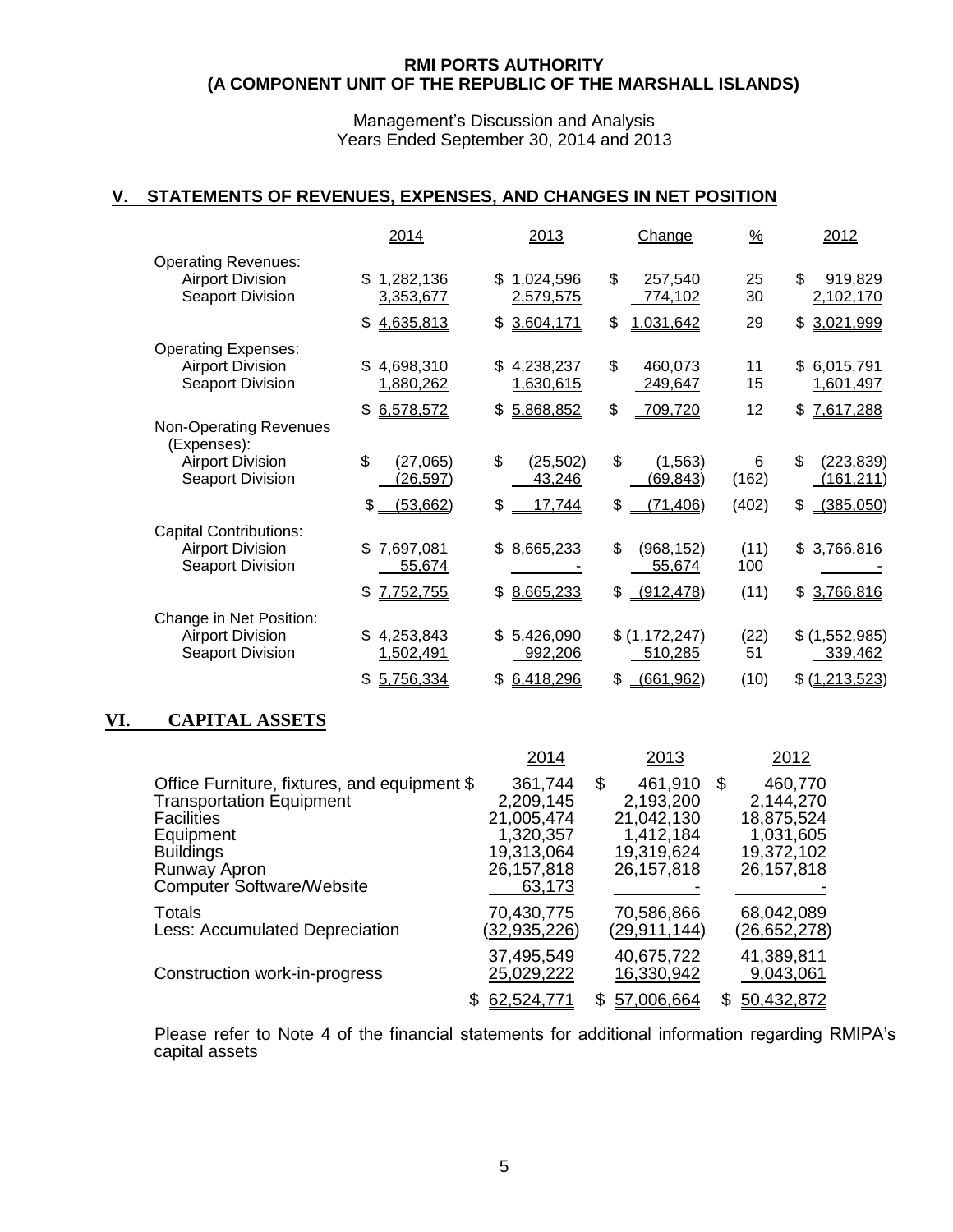Management's Discussion and Analysis Years Ended September 30, 2014 and 2013

## **VII. LONG-TERM DEBT**

|                                                | 2014               | 2013               | 2012     |
|------------------------------------------------|--------------------|--------------------|----------|
| <b>BOMI - Seaport</b><br><b>BOMI - Airport</b> | 661,563<br>528,551 | 845,899<br>635,108 | \$53,434 |
|                                                | \$1,190,114        | \$1,481,007        | \$53,434 |

Please refer to Note 6 of the financial statements for additional information regarding the RMIPA's longterm debt.

# **VIII. REVENUE AND EXPENSE ANALYSIS**

# **Airport and Seaport Combined Operating Revenues**

|                                                                                  | 2014                     | 2013                     | Change             | $\frac{9}{6}$ | 2012                 |
|----------------------------------------------------------------------------------|--------------------------|--------------------------|--------------------|---------------|----------------------|
| <b>Operating Revenues:</b><br><b>Airport Division</b><br><b>Seaport Division</b> | \$1,282,136<br>3,353,677 | \$1,024,596<br>2,579,575 | 257,540<br>774.102 | 25<br>30      | 919,829<br>2,102,170 |
|                                                                                  | \$4,635,813              | 3,604,171                | 1,031,642          |               | \$ 3,021,999         |

The Airport and Seaport Divisions have been experiencing an increasing revenue trend for the past three years. For the Airport, the major contributors are the departure fees and the special flights. For the Seaport, the number of arrivals and movements have increased in fiscal year 2014.

The Airport Division has generated more in the operating revenues this year compared to last fiscal year by 25% while the Seaport Division has generated 30% more this year compared to last fiscal year.

## **Airport and Seaport Combined Operating Expenses**

|                                                                    | 2014                      | 2013                       | 2012                      |
|--------------------------------------------------------------------|---------------------------|----------------------------|---------------------------|
| Airport<br>Personnel expense<br>Maintenance and operations expense | 698,137<br>S<br>4,000,173 | 608,156<br>\$<br>3,630,081 | 781,591<br>S<br>5,234,200 |
| Seaport                                                            | 4,698,310                 | 4,238,237                  | 6,015,791                 |
| Personnel expense<br>Maintenance and operations expense            | 509,067<br>1,371,195      | 507,209<br>1,123,406       | 509,373<br>1,092,124      |
|                                                                    | 1,880,262                 | 1,630,615                  | 1,601,497                 |
| <b>Combined Operating Expenses</b>                                 | 6,578,572                 | 5,868,852                  | 7.617.288<br>S            |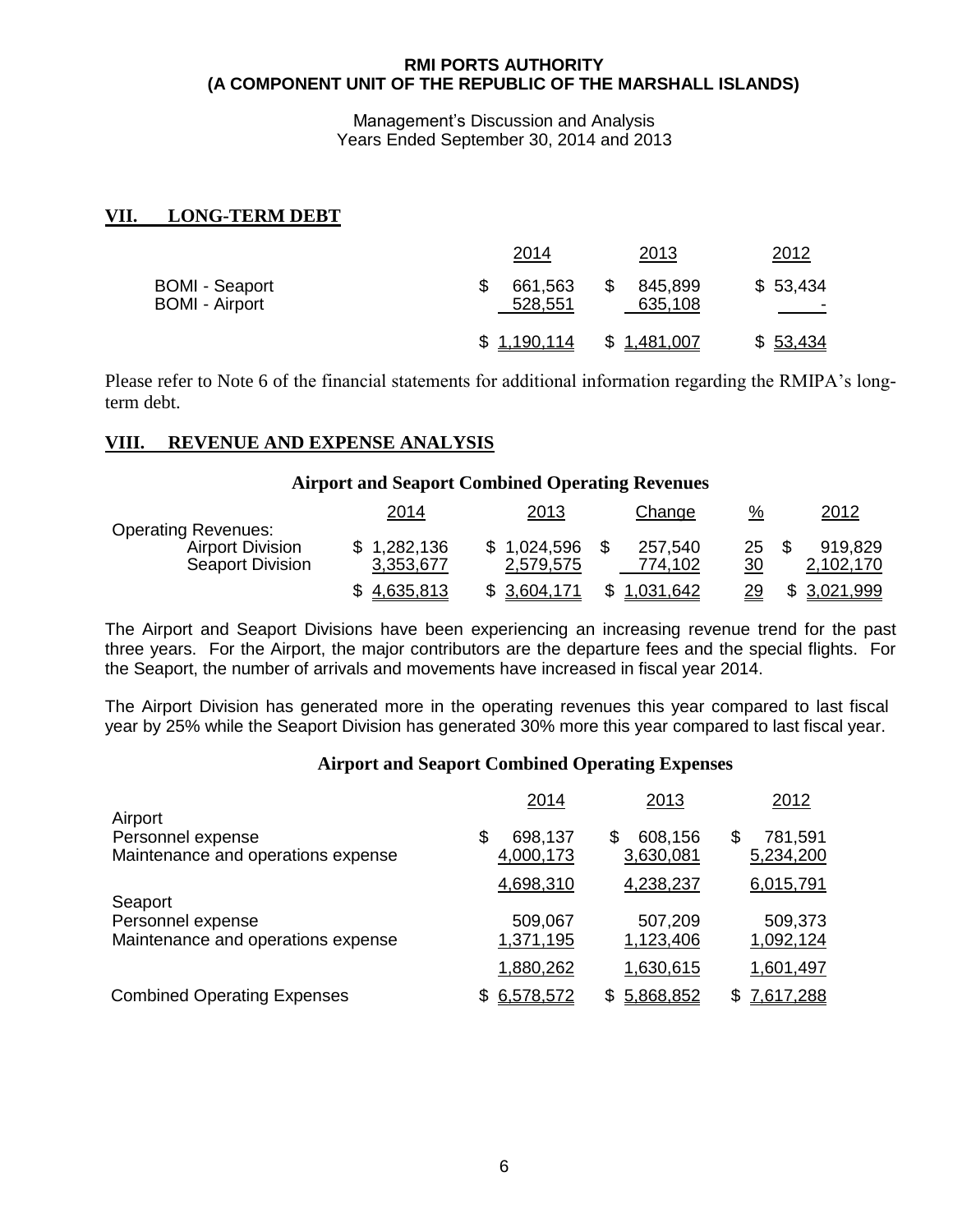Management's Discussion and Analysis Years Ended September 30, 2014 and 2013

# *I***X. REVENUE PERFORMANCE STATISTICS**

## AIRPORT DIVISION

## SCHEDULED FLIGHTS - TRAFFIC

|                                                                                             | 2014                                       | 2013                                  | Change                            | $\frac{9}{6}$                                       | 2012                                   |
|---------------------------------------------------------------------------------------------|--------------------------------------------|---------------------------------------|-----------------------------------|-----------------------------------------------------|----------------------------------------|
| <b>United Airline</b><br><b>Our Airline</b><br>Air Marshall Island<br>Asia Pacific Airlines | 311<br>88<br>299<br>227<br>$\frac{925}{5}$ | 321<br>61<br>413<br>206<br>1,001      | (10)<br>27<br>(114)<br>21<br>(76) | (3)<br>44<br>(28)<br>$\frac{10}{(8)}$               | 312<br>345<br>$\frac{202}{859}$        |
| DEPARTURE FEES - INTERNATIONAL                                                              |                                            |                                       |                                   |                                                     |                                        |
| Adults<br><b>Students</b><br><b>Others</b>                                                  | 2014<br>11,425<br>4,977<br>16,402          | 2013<br>10,323<br>4,425<br>14,748     | Change<br>1,102<br>552<br>1,654   | $\frac{9}{6}$<br>11<br>12<br>11                     | 2012<br>9,613<br>3,061<br>40<br>12,714 |
| UNSCHEDULED/SPECIAL FLIGHT TRAFFIC                                                          |                                            |                                       |                                   |                                                     |                                        |
| Number of Flights (MTOW)<br>0-45000<br>45001-90000<br>90001-up                              | 2014<br>120<br>23<br>201<br><u>344</u>     | 2013<br>73<br>14<br><u>142</u><br>229 | Change<br>47<br>9<br>$-59$<br>115 | $\frac{9}{6}$<br>64<br>64<br>42<br>$\underline{50}$ | 2012<br>81<br>34<br><u> 145</u><br>260 |
| % to Total<br>0-45000<br>45001-900006<br>90001-up                                           | 2014<br>34.88%<br>.69%<br>58.43%           | 2013<br>32%<br>6%<br>62%              | 2012<br>31%<br>13%<br>56%         |                                                     |                                        |

In FY 2014, air traffic for unscheduled flights increased by 50% while scheduled flights decreased by 8%.

Departure fees increased by 11%.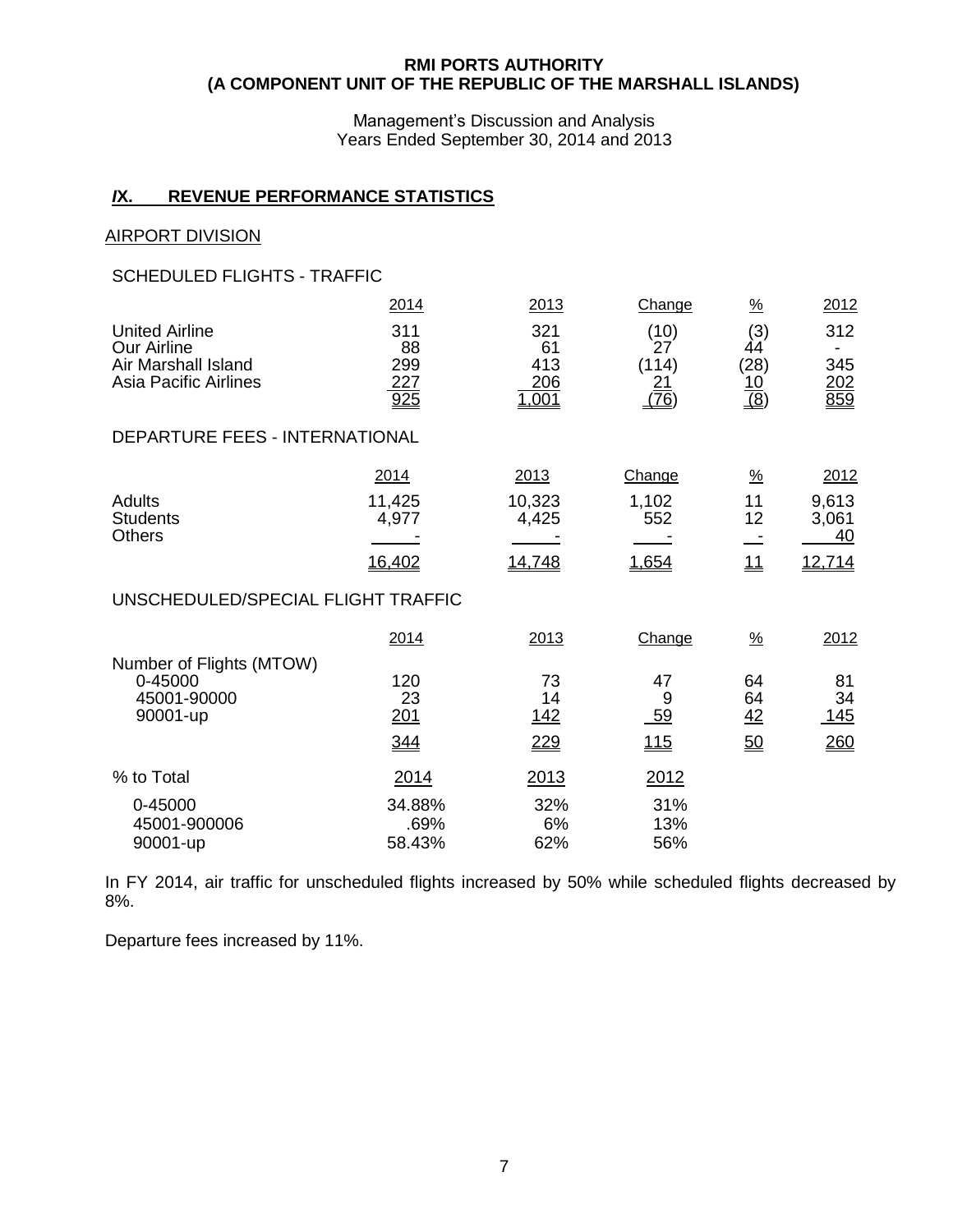Management's Discussion and Analysis Years Ended September 30, 2014 and 2013

## **SEAPORT DIVISION**

## VESSELS ARRIVALS

|                                   | 2014  | 2013         | Change     | $\frac{0}{2}$ | 2012          |
|-----------------------------------|-------|--------------|------------|---------------|---------------|
| Cargo Vessels                     | 125   | 119          |            |               | 56            |
| Fishing Vessels - International   | 830   | 526          | 304        | 58            | 474           |
| <b>Fishing Vessels - Domestic</b> | 658   | 549          | 109        | 20            | 651           |
| <b>Foreign Tankers</b>            | 19    | 20           |            | (5)           | 16            |
| Military ships                    | ⌒     |              | ′3)        | (60)          |               |
| Others                            |       | 13           | (8)        | <u>(62)</u>   |               |
|                                   | 1,639 | <u>1,232</u> | <u>407</u> | <u>33</u>     | <u>208, l</u> |

Vessels traffic during fiscal year 2014 has increased by 33% or by 407 vessels compared to last fiscal year 2013. International fishing vessels have increased significantly by 58% or by 304 vessels.

|                  | 2014  | 2013  | Change | % | 2012  |
|------------------|-------|-------|--------|---|-------|
| <b>MOVEMENTS</b> | 2,360 | 1,723 | 637    |   | 1,558 |

The movements also increased by 37% or by 637 in the fiscal year 2014.

## WHARFAGE FEES

|                           | 2014             | 2013             | Change           | $\frac{9}{6}$     |
|---------------------------|------------------|------------------|------------------|-------------------|
| Metric Tons               | 54,721           | 66,298           | (11, 577)        | (17)              |
| Revenue Tons              |                  |                  |                  |                   |
| Domestic<br>International | 8,099<br>104,925 | 9,501<br>103,032 | (1,402)<br>1,893 | (15)              |
|                           | 167.745          | <u>178,831</u>   | (11,086)         | $\underline{(6)}$ |

The wharfage, on the other hand, decreased by 6%. Domestic wharfage decreased by 15% while wharfage on petroleum decreased by 17%.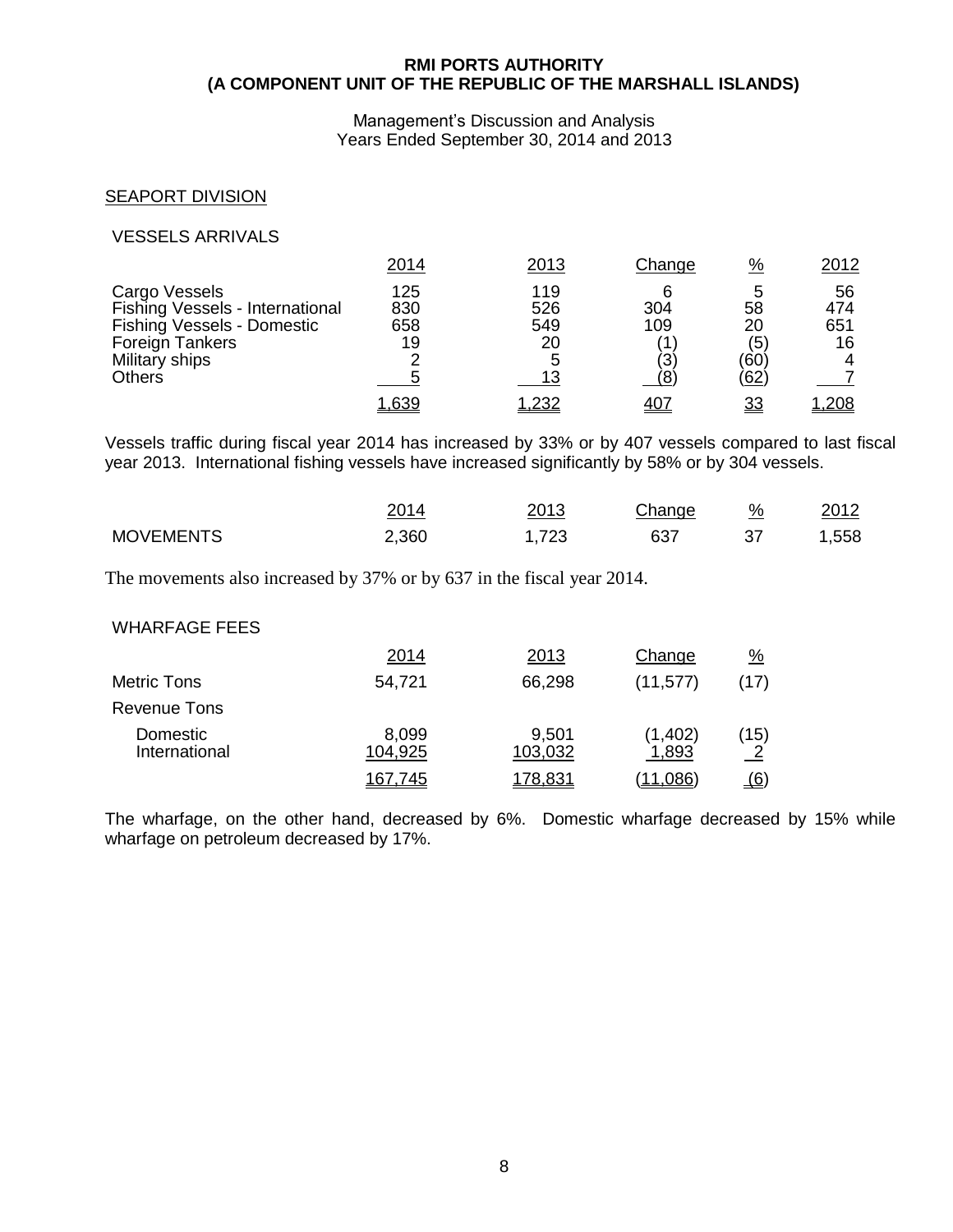Management's Discussion and Analysis Years Ended September 30, 2014 and 2013

# **VIII) BUDGET COMPARISONS (Current vs. Next)**

|                                                    | FY 2015                              | FY 2014                      | <b>Variance</b>               | $\frac{9}{6}$ |
|----------------------------------------------------|--------------------------------------|------------------------------|-------------------------------|---------------|
| <b>Operating Revenues:</b>                         |                                      |                              |                               |               |
| <b>Airport Division</b><br>Seaport Division        | \$1,152,219<br>3,051,089             | \$<br>997,470<br>2,626,146   | \$<br>154,749<br>424,943      | 16<br>16      |
|                                                    | 4,203,308<br>\$                      | 3,623,616<br>\$              | \$<br>579,692                 | 16            |
| <b>Operating Expenses:</b>                         |                                      |                              |                               |               |
| <b>Airport Division</b><br><b>Seaport Division</b> | 1,347,857<br>\$.<br>1,277,104        | 1,614,600<br>\$<br>1,336,667 | (266,743)<br>(59,563)         | (17)<br>(4)   |
|                                                    | 2,624,961<br>\$                      | 2,951,267<br>\$              | (326, 306)<br>\$              | (11)          |
| Depreciation and amortization:                     |                                      |                              |                               |               |
| <b>Airport Division</b><br><b>Seaport Division</b> | 2,969,516<br>\$.<br>500,420          | 4,463,890<br>\$.<br>490,608  | \$(1,494,374)<br>9,812        | (33)<br>2     |
|                                                    | 3,469,936<br>\$                      | 4,954,498<br>\$              | \$(1,484,562)                 | (30)          |
| Non-Operating Revenues (Expenses):                 |                                      |                              |                               |               |
| <b>Airport Division</b><br>Seaport Division        | \$<br>(17, 965)<br>46,080            | \$<br>(25, 979)<br>49,538    | \$<br>8,014<br><u>(3,458)</u> | (31)<br>(7)   |
|                                                    | \$<br>28,115                         | \$<br>23,559                 | \$<br>4,556                   | 19            |
| Change in Net Position:                            |                                      |                              |                               |               |
| <b>Airport Division</b><br>Seaport Division        | \$ (3, 183, 119)<br><u>1,319,645</u> | \$ (5,106,999)<br>848,409    | 1,923,880<br>471,236          | (38)<br>56    |
|                                                    | \$ (1,863,474)                       | \$(4,258,590)                | 2,395,116<br>\$               | (56)          |

## **IX) RELATED PARTY TRANSACTIONS**

The receivables from government entities and agencies increased from \$748,602 as of September 30, 2013 to \$856,459 as of September 30, 2014. Please see the table below for details:

|                                              | As of Sep 30, 2014 | As of Sep 30, 2013 |
|----------------------------------------------|--------------------|--------------------|
| <b>AMI - Accounts Receivable</b>             | 436,210<br>\$.     | \$394,845          |
| Directorate of Civil Aviation                | 29,441             | 27,166             |
| Marshall Islands Shipping Corporation        | 150,970            | 116,456            |
| Marshall Energy Company                      | 50,320             | 19,058             |
| Ministry of Public Works                     | 16,231             | 16,343             |
| Ministry of Transportation and Communication | 128,882            | 128,882            |
| Ministry of Finance                          | 28,399             | 28,039             |
| Other                                        | 16,006             | 17,813             |
|                                              | 856,459            | \$748,602          |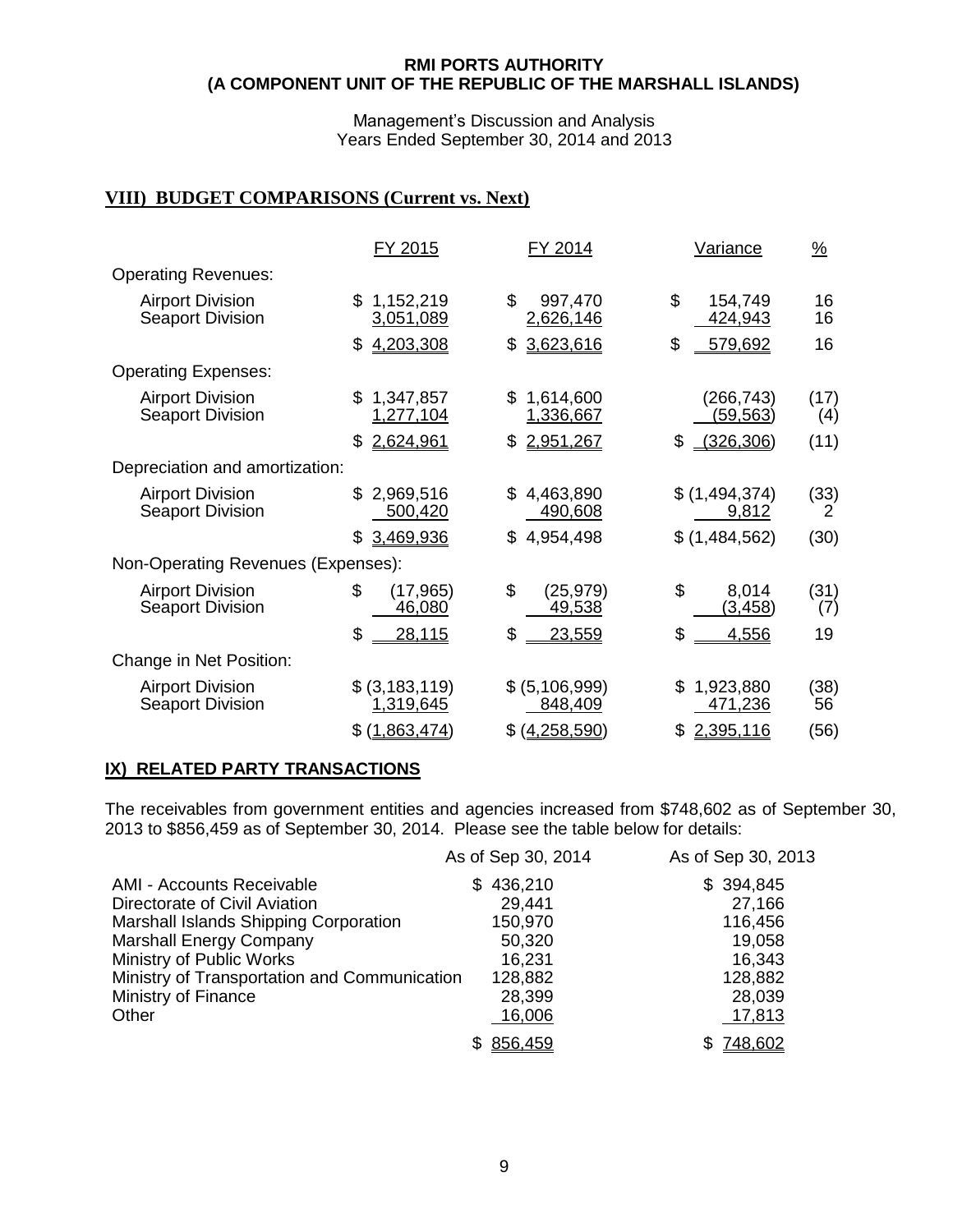Management's Discussion and Analysis Years Ended September 30, 2014 and 2013

# **X) CASHFLOW PROJECTION**

The Ports Authority's general fund cash balance as of September 30, 2014 is \$ 656,785. In the approved budget in FY 2015, the Ports Authority had projected to pay \$1.13 million for its AIP matching. This amount, however, does not include yet the CIP projects and Capital Expenditures, which were projected at \$600,000 and \$191,234, respectively. The total budget appropriations for AIP, CIP, and CAPEX is \$1.9 million.

As of March 2015, the total amount already expended was \$495,483. It is expected that all its AIP projects included in the approved budget will finish in FY 2015.

The amount above does not include yet the amount of loans from BOMI, the details can be found on page 6 under "Long-Term Debt."

# **XI) EXTERNAL FACTORS AND ECONOMIC OUTLOOK**

- Migratory nature of tuna and increases in the cost of fuel will have a negative effect in the fishing vessels traffic to Majuro.
- The Runway Safety Area/Road Realignment Project is expected to finish in fiscal year 2015. This will increase capital assets in fiscal year 2015.
- The operating cash shortfall incurred by the Airport Division will continue and will get worse unless measures are implemented to increase revenues or cost-cut the expenses without compromising the safety and security.
- As previously mentioned on the last fiscal year's audit, a Government policy was issued in May 17, 2012, which directed RMIPA to exempt certain port charges for vessels owned by Koo's Fishing Company. *This policy has an adverse effect on RMIPA's financial performance. In FY 2012- FY 2014, the result will be a loss of port revenues of approximately \$ 285,675.*
- The RMIPA Board of Directors and Management had reviewed this Government Policy and had informed the Cabinet of the adverse effect on the financial performance of the Authority. The RMIPA expressed their concern to the Cabinet in a letter dated August 8, 2012.
- The Authority has a loan receivable of \$237,702 (excluding interest) with AMI as described in Note 5. There is a possibility that the loan receivable may not be recoverable. But, management of the Authority is currently working on the alternative arrangements to ensure collection of this loan receivable. In addition to this loan, the Authority has a receivable from AMI of \$ 436,210 included in accounts receivable related to the landing charges, office rental, and electricity, as the Authority is currently subsidizing AMI for its lease and electricity. This amount has been included in the allowance for doubtful accounts. In the event this will no longer be recovered; this will be a possible loss on the part of RMIPA.

## **XII. ADDITIONAL FINANCIAL INFORMATION**

 This discussion and analysis is designed to provide the Ports Authority's customers and other interested parties with an overview of the Ports Authority's financial operations and financial condition. Should the reader have questions regarding the information included in this report or wish to request additional financial information, please contact the RMI Ports Authority Executive Director at P.O. Box 109, Majuro, MH 96960.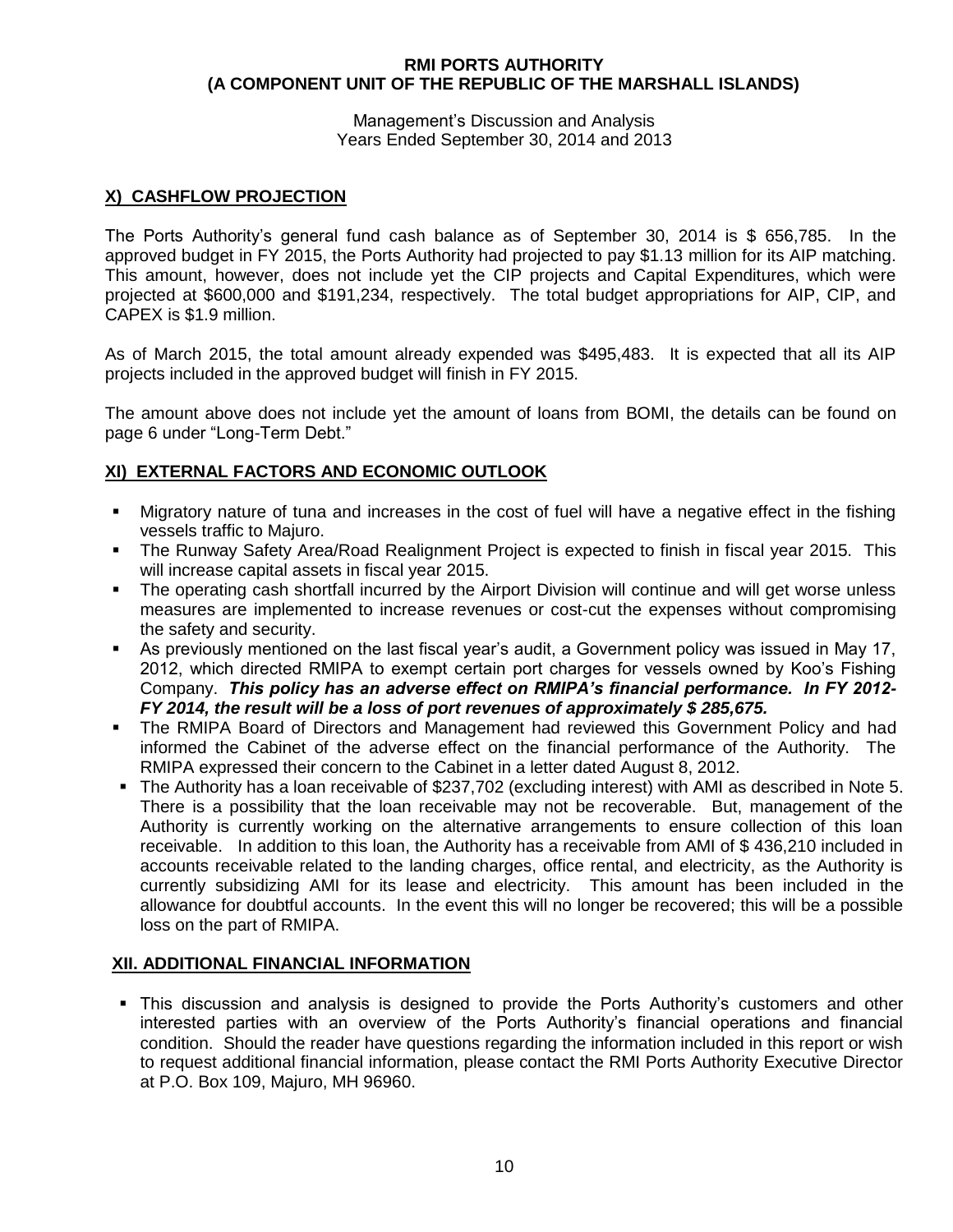#### Statements of Net Position September 30, 2014 and 2013

| <b>ASSETS</b>                                         |    | 2014            | 2013       |
|-------------------------------------------------------|----|-----------------|------------|
| Current assets:                                       |    |                 |            |
| Cash                                                  | \$ | 605,945 \$      | 502,154    |
| Time certificate of deposit                           |    | 426,297         | 329,999    |
| Receivables:<br>Trade                                 |    | 504,786         | 475,330    |
| <b>Affiliates</b>                                     |    | 856,459         | 748,602    |
| Note receivable                                       |    | 237,702         | 237,702    |
| Interest receivable                                   |    | 118,574         | 129,183    |
| Grants receivable                                     |    | 1,119,333       | 672,247    |
| Employees                                             |    | 23,707          | 18,678     |
|                                                       |    | 2,860,561       | 2,281,742  |
| Less allowance for doubtful accounts                  |    | (1, 297, 614)   | (856, 694) |
|                                                       |    | 1,562,947       | 1,425,048  |
| Prepaid expenses and other assets                     |    | 49,190          | 16,890     |
| <b>Total current assets</b>                           |    | 2,644,379       | 2,274,091  |
| Restricted time certificate of deposit                |    | 1,700,000       | 1,700,000  |
| Capital assets:                                       |    |                 |            |
| Nondepreciable capital assets                         |    | 25,029,222      | 16,330,942 |
| Other capital assets, net of accumulated depreciation |    | 37,495,549      | 40,675,722 |
|                                                       | S. | $66,869,150$ \$ | 60,980,755 |
| LIABILITIES AND NET POSITION                          |    |                 |            |
| <b>Current liabilities:</b>                           |    |                 |            |
| Current portion of note payable                       | \$ | $306,334$ \$    | 287,456    |
| Accounts payable                                      |    | 52,006          | 59,077     |
| Contracts payable                                     |    | 1,372,860       | 881,118    |
| Payable to affiliates                                 |    | 209,924         | 277,988    |
| Due to RepMar                                         |    | 785,714         | 785,714    |
| Other liabilities and accruals                        |    | 169,437         | 163,090    |
| <b>Total current liabilities</b>                      |    | 2,896,275       | 2,454,443  |
| Noncurrent portion of note payable                    |    | 883,780         | 1,193,551  |
| <b>Total liabilities</b>                              |    | 3,780,055       | 3,647,994  |
| Commitments and contingencies                         |    |                 |            |
| Net position:                                         |    |                 |            |
| Net investment in capital assets                      |    | 61,334,657      | 55,525,657 |
| Unrestricted                                          |    | 1,754,438       | 1,807,104  |
| Total net position                                    |    | 63,089,095      | 57,332,761 |
|                                                       | \$ | $66,869,150$ \$ | 60,980,755 |

See accompanying notes to financial statements.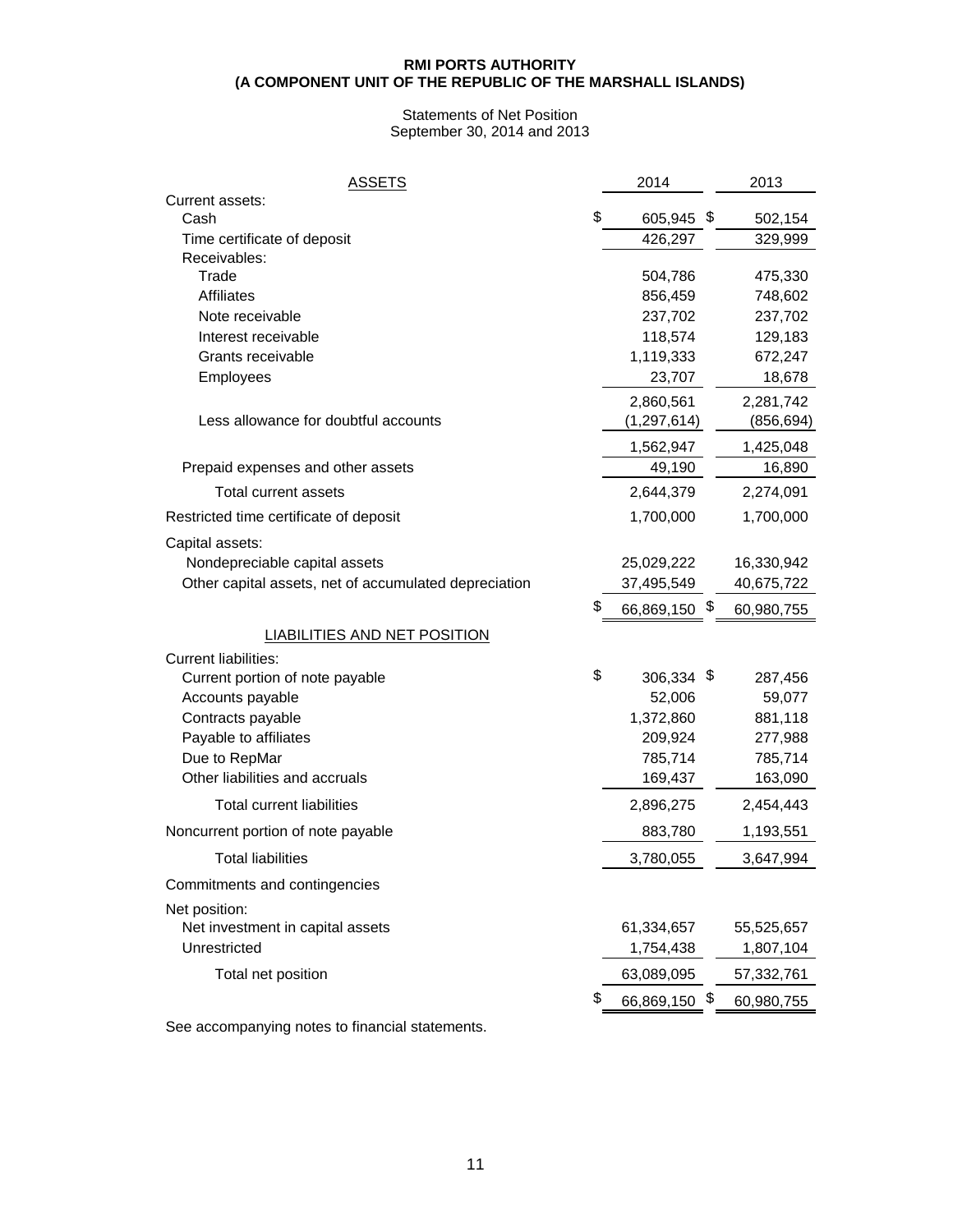#### Statements of Revenues, Expenses and Changes in Net Position Years Ended September 30, 2014 and 2013

|                                                     | 2014               | 2013               |
|-----------------------------------------------------|--------------------|--------------------|
| Operating revenues:                                 |                    |                    |
| \$<br>Seaport fees                                  | 3,144,260 \$       | 2,439,265          |
| <b>Aviation fees</b><br>Concession and lease income | 860,300<br>205,048 | 747,014<br>210,791 |
| Other                                               | 426,205            | 207,101            |
|                                                     | 4,635,813          | 3,604,171          |
| Allowance for doubtful debts                        | (451, 354)         | (84, 543)          |
| Total operating revenues                            | 4,184,459          | 3,519,628          |
| Operating expenses:                                 |                    |                    |
| Depreciation                                        | 3,308,278          | 3,345,134          |
| Salaries and wages                                  | 1,092,362          | 990,649            |
| Pilotage                                            | 462,794            | 326,528            |
| <b>Utilities</b>                                    | 373,923            | 364,170            |
| Land lease                                          | 291,180            | 273,180            |
| Pilot boat<br>Training and travel                   | 193,546<br>83,483  | 146,344<br>91,235  |
| Gas, oil, and fuel                                  | 71,331             | 51,284             |
| Repairs and maintenance                             | 70,031             | 25,106             |
| Insurance                                           | 69,030             | 61,429             |
| Communications                                      | 30,117             | 35,617             |
| Professional fees                                   | 18,010             | 13,781             |
| <b>Supplies</b>                                     | 12,099             | 7,293              |
| Miscellaneous                                       | 51,034             | 52,559             |
| Total operating expenses                            | 6,127,218          | 5,784,309          |
| Operating loss                                      | (1,942,759)        | (2, 264, 681)      |
| Nonoperating revenues (expenses):                   |                    |                    |
| (Loss) gain on disposal of capital assets           | (41, 145)          | 879                |
| Interest income                                     | 85,689             | 119,990            |
| Interest expense                                    | (98, 206)          | (103, 125)         |
| Total nonoperating (expenses) revenues, net         | (53,662)           | 17,744             |
| Loss before capital contributions                   | (1,996,421)        | (2, 246, 937)      |
| Capital contributions:                              |                    |                    |
| Contributions from U.S. government                  | 7,691,881          | 8,635,647          |
| <b>Contributions from RepMar</b>                    | 60,874             | 29,586             |
| Total capital contributions                         | 7,752,755          | 8,665,233          |
| Change in net position                              | 5,756,334          | 6,418,296          |
| Net position at beginning of year                   | 57,332,761         | 50,914,465         |
| Net position at end of year<br>\$                   | 63,089,095 \$      | 57,332,761         |

See accompanying notes to financial statements.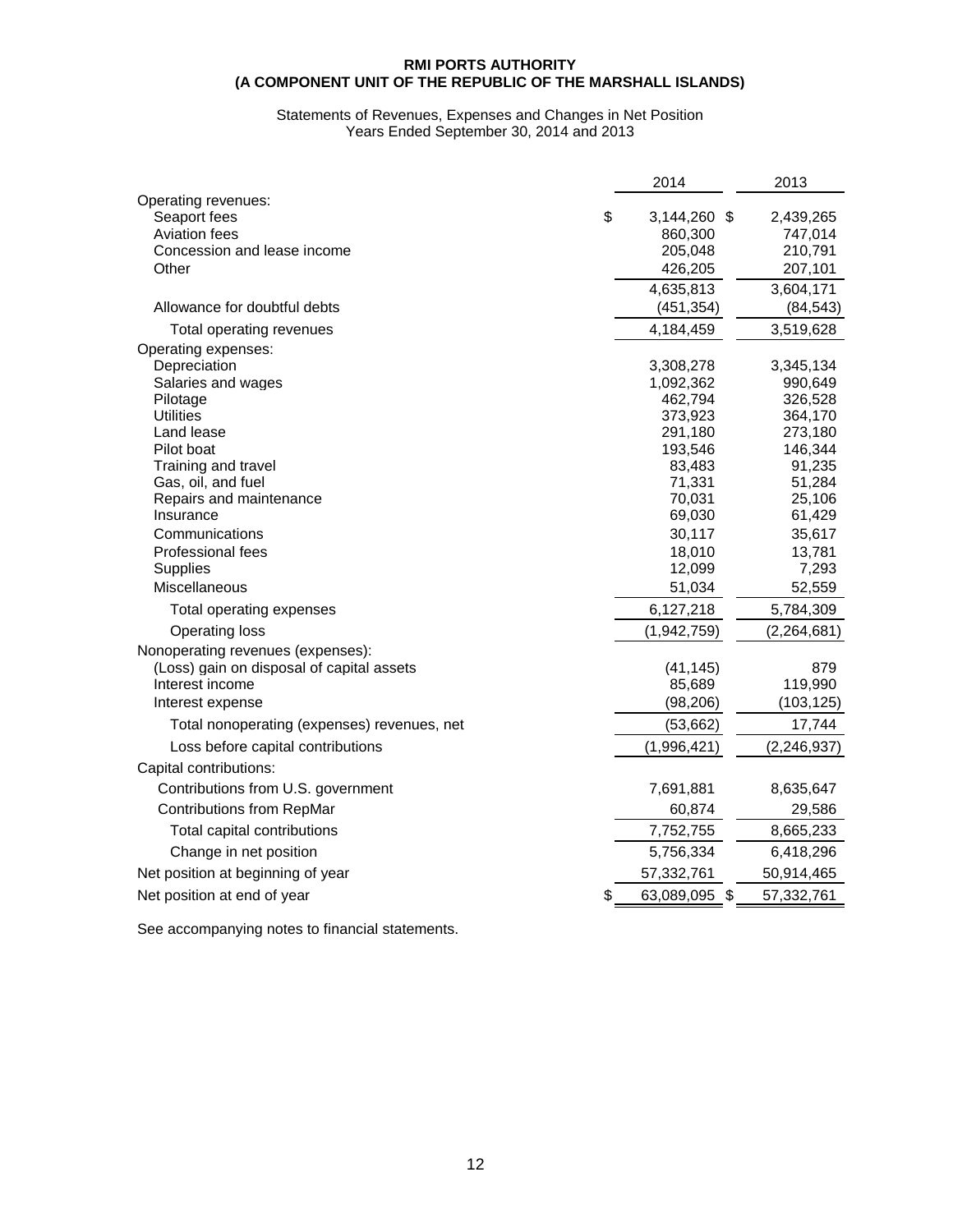### Statements of Cash Flows Years Ended September 30, 2014 and 2013

|                                                                                                                                                                                                                                                                                                          | 2014                                                       | 2013                                                                        |
|----------------------------------------------------------------------------------------------------------------------------------------------------------------------------------------------------------------------------------------------------------------------------------------------------------|------------------------------------------------------------|-----------------------------------------------------------------------------|
| Cash flows from operating activities:<br>Cash received from customers<br>Cash payments to suppliers for goods and services<br>Cash payments to employees for services                                                                                                                                    | \$<br>4,488,066 \$<br>(1,846,921)<br>(1,078,136)           | 3,363,374<br>(1,418,662)<br>(992, 484)                                      |
| Net cash provided by operating activities                                                                                                                                                                                                                                                                | 1,563,009                                                  | 952,228                                                                     |
| Cash flows from capital and related financing activities:<br>Acquisition and construction of capital assets<br>Proceeds from issuance of long-term debt<br>Principal paid on long-term debt<br>Interest paid on long-term debt<br>Proceeds from sale of capital assets<br>Capital contributions received | (8,376,088)<br>(290, 893)<br>(98, 206)<br>300<br>7,305,669 | (11, 491, 434)<br>1,700,000<br>(272, 427)<br>(103, 125)<br>954<br>9,639,550 |
| Net cash used for capital and related financing activities                                                                                                                                                                                                                                               | (1,459,218)                                                | (526,482)                                                                   |
| Net change in cash                                                                                                                                                                                                                                                                                       | 103,791                                                    | 425,746                                                                     |
| Cash at beginning of year                                                                                                                                                                                                                                                                                | 502,154                                                    | 76,408                                                                      |
| Cash at end of year                                                                                                                                                                                                                                                                                      | \$<br>605,945 \$                                           | 502,154                                                                     |
| Reconciliation of operating loss to net cash provided by operating activities:<br>Operating loss<br>Adjustments to reconcile operating loss to net cash provided by operating<br>activities:                                                                                                             | \$<br>$(1,942,759)$ \$                                     | (2, 264, 681)                                                               |
| Depreciation<br><b>Bad debts</b><br>(Increase) decrease in assets:<br>Receivables:                                                                                                                                                                                                                       | 3,308,278<br>451,354                                       | 3,345,134<br>84,543                                                         |
| Trade<br><b>Affiliates</b><br>Other<br>Prepaid expenses and other assets<br>Increase (decrease) in liabilities:<br>Accounts payable                                                                                                                                                                      | (39, 890)<br>(107, 857)<br>(5,029)<br>(32,300)<br>(7,071)  | (21, 675)<br>(93, 255)<br>(3,046)<br>28,543<br>43,902                       |
| Payable to affiliates                                                                                                                                                                                                                                                                                    | (68,064)                                                   | (134, 824)                                                                  |
| Other liabilities and accruals                                                                                                                                                                                                                                                                           | 6,347                                                      | (32, 413)                                                                   |
| Net cash provided by operating activities                                                                                                                                                                                                                                                                | \$<br>1,563,009 \$                                         | 952,228                                                                     |

See accompanying notes to financial statements.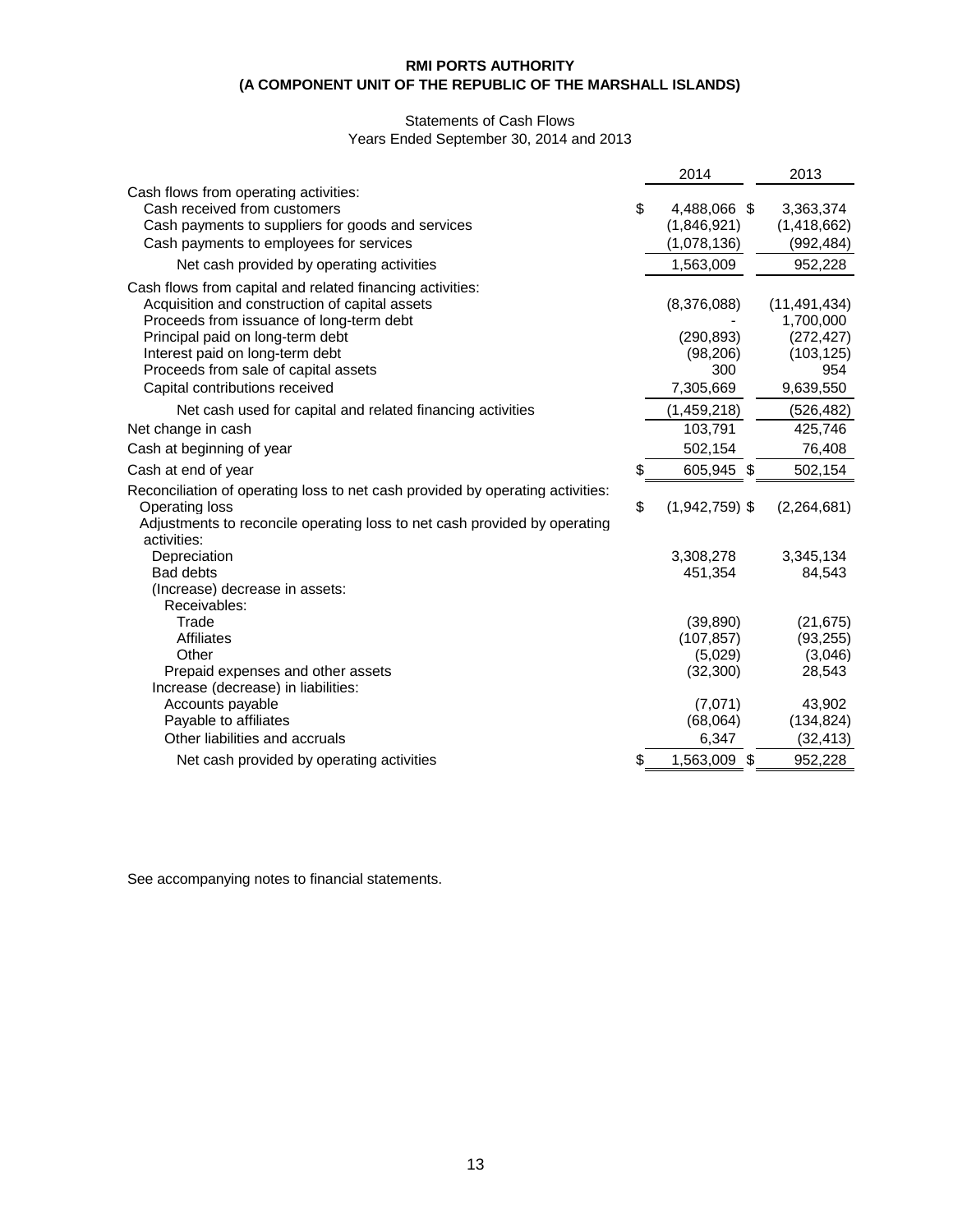Notes to Financial Statements September 30, 2014 and 2013

### (1) Organization

The RMI Ports Authority (the Authority), a component unit of the Republic of the Marshall Islands (RepMar), was created under Public Law No. 2003-81. This legislation repealed Public Law No. 1999-86 and Public Law No. 1999-88 and integrated the Marshall Islands Airport Authority (MIAA) with the Marshall Islands Ports Authority (MIPA) into a single Ports Authority and transferred all assets and liabilities of the former MIAA and MIPA to the Authority, effective June 4, 2004. The Authority's principal line of business is the operation and maintenance of commercial port facilities in the Marshall Islands. Services are currently provided to passengers and carriers, commercial and private, arriving and departing at the Amata Kabua International Airport and all vessels, both commercial and private, arriving at port facilities in Majuro.

On March 23, 1999, the Nitijela of RepMar passed Public Law No. 1999-86 which established MIAA as a corporation. Under Public Law No. 1999-86, RepMar was required to transfer all items of property that RepMar owned and controlled that were used exclusively for the operations of publicly owned airports within the Republic. An appraisal of property acquired as of October 1, 1999 was conducted and, in accordance with Public Law No. 1999-86, the appraised amount, net of accumulated depreciation, was transferred in the amount of \$5,273,333. This amount represented the net book value of the Amata Kabua International Airport facilities and equipment, being the only RepMar-owned and controlled airport facility within the Republic of the Marshall Islands.

On February 19, 1994, the Nitijela of RepMar passed Public Law No. 1994-90 which established MIPA as a corporation. Under Public Law No. 1994-90, RepMar was required to transfer all items of property that RepMar owned and controlled that were used exclusively for the operations of public ports within the Republic. An appraisal of property acquired as of September 30, 1996 was conducted and, in accordance with Public Law No. 1994-90, the appraised amount, net of accumulated depreciation, was transferred in the amount of \$8,344,972. This amount represented the net book value of the Majuro port facilities, being the only RepMar-owned and controlled facilities within the Republic of the Marshall Islands.

The Authority is governed by a seven-member Board of Directors appointed by the Cabinet of RepMar.

The Authority's financial statements are incorporated into the financial statements of RepMar as a component unit.

(2) Summary of Significant Accounting Policies

The accounting policies of the Authority conform to accounting principles generally accepted in the United States of America (GAAP), as applicable to governmental entities, specifically proprietary funds.

GASB Statement No. 34, *Basic Financial Statements - and Management's Discussion and Analysis - for State and Local Governments*, which was subsequently amended by Statement No. 37, *Basic Financial Statements - and Management's Discussion and Analysis - for State and Local Governments: Omnibus*, and modified by Statement No. 38, *Certain Financial Statement Note Disclosures*, establish financial reporting standards for governmental entities, which require that management's discussion and analysis of the financial activities be included with the basic financial statements and notes and modifies certain other financial statement disclosure requirements.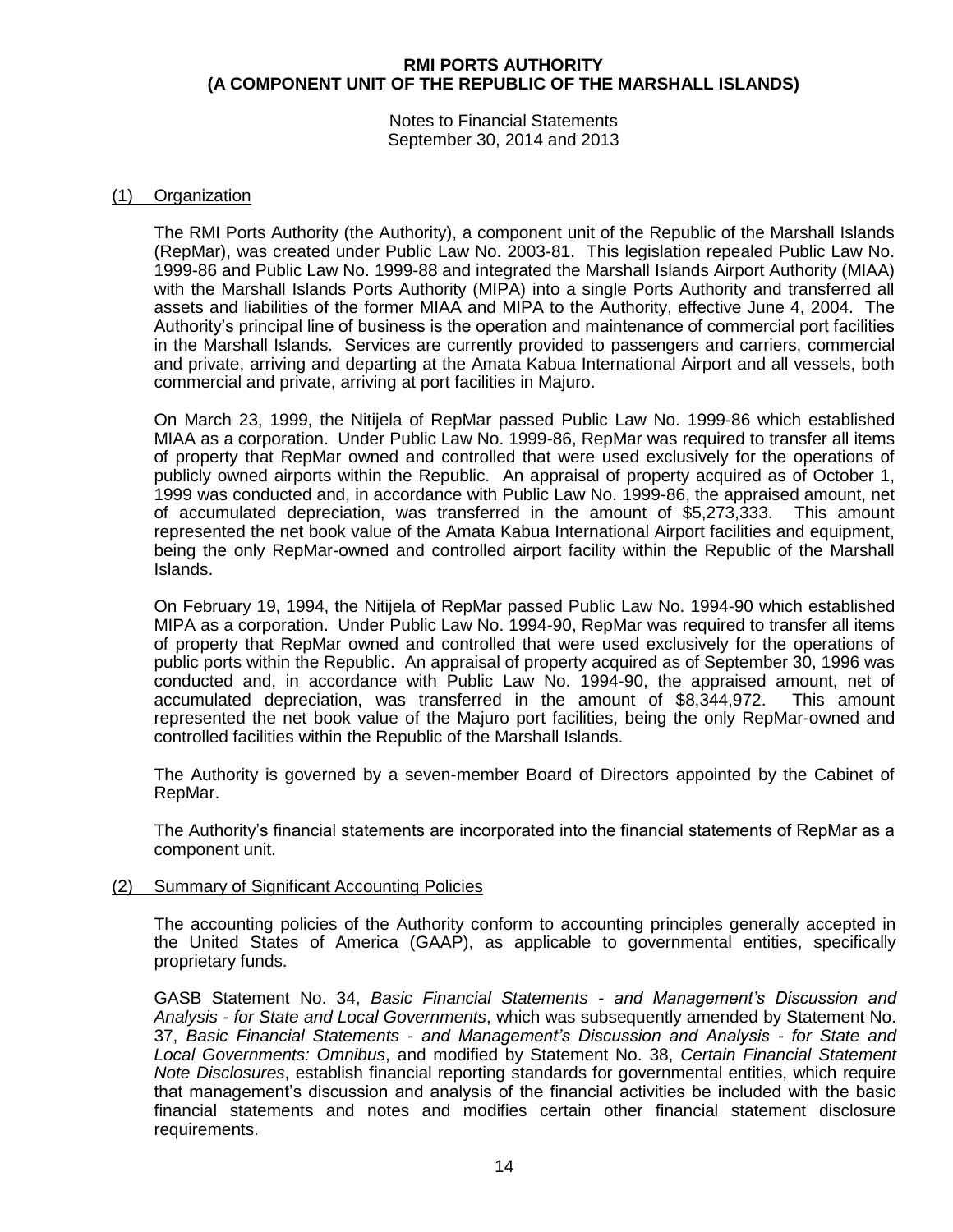Notes to Financial Statements September 30, 2014 and 2013

### (2) Summary of Significant Accounting Policies, Continued

To conform to the requirements of GASB Statement No. 34, the Authority's equity is presented in the following net position categories:

- Net investment in capital assets capital assets, net of accumulated depreciation and related debt, plus construction or improvement of those assets.
- Unrestricted net position that is not subject to externally imposed stipulations. Unrestricted net position may be designated for specific purposes by action of management or the Board of Directors or may otherwise be limited by contractual agreements with outside parties.

### **Estimates**

The preparation of financial statements in conformity with accounting principles generally accepted in the United States of America requires management to make estimates and assumptions that affect the reported amounts of assets and liabilities and disclosure of contingent assets and liabilities at the date of the financial statements and the reported amounts of revenues and expenses during the reporting period. Actual results could differ from those estimates.

### Basis of Accounting

Proprietary funds are accounted for on a flow of economic resources measurement focus. With this measurement focus, all assets and liabilities associated with the operation of the fund are included in the statements of net position. Proprietary fund operating statements present increases and decreases in net position. The accrual basis of accounting is utilized by proprietary funds. Under this method, revenues are recorded when earned and expenses are recorded at the time liabilities are incurred.

The Authority's revenues are derived primarily from providing various services to major shipping and airline customers under an approved tariff rate schedule and are reported as operating revenues. Capital grants, financing or investing related transactions are reported as nonoperating revenues. Revenue is recognized on the accrual basis and is recorded upon billing when services have been completed. All expenses related to operating the Authority are reported as operating expenses. Interest income or federal program revenues are the primary components of non-operating expenses and revenues.

#### Cash and Time Certificates of Deposit

Custodial credit risk is the risk that in the event of a bank failure, the Authority's deposits may not be returned to it. Such deposits are not covered by depository insurance and are either uncollateralized or collateralized with securities held by the pledging financial institution or held by the pledging financial institution but not in the depositor-government's name. The Authority does not have a deposit policy for custodial credit risk.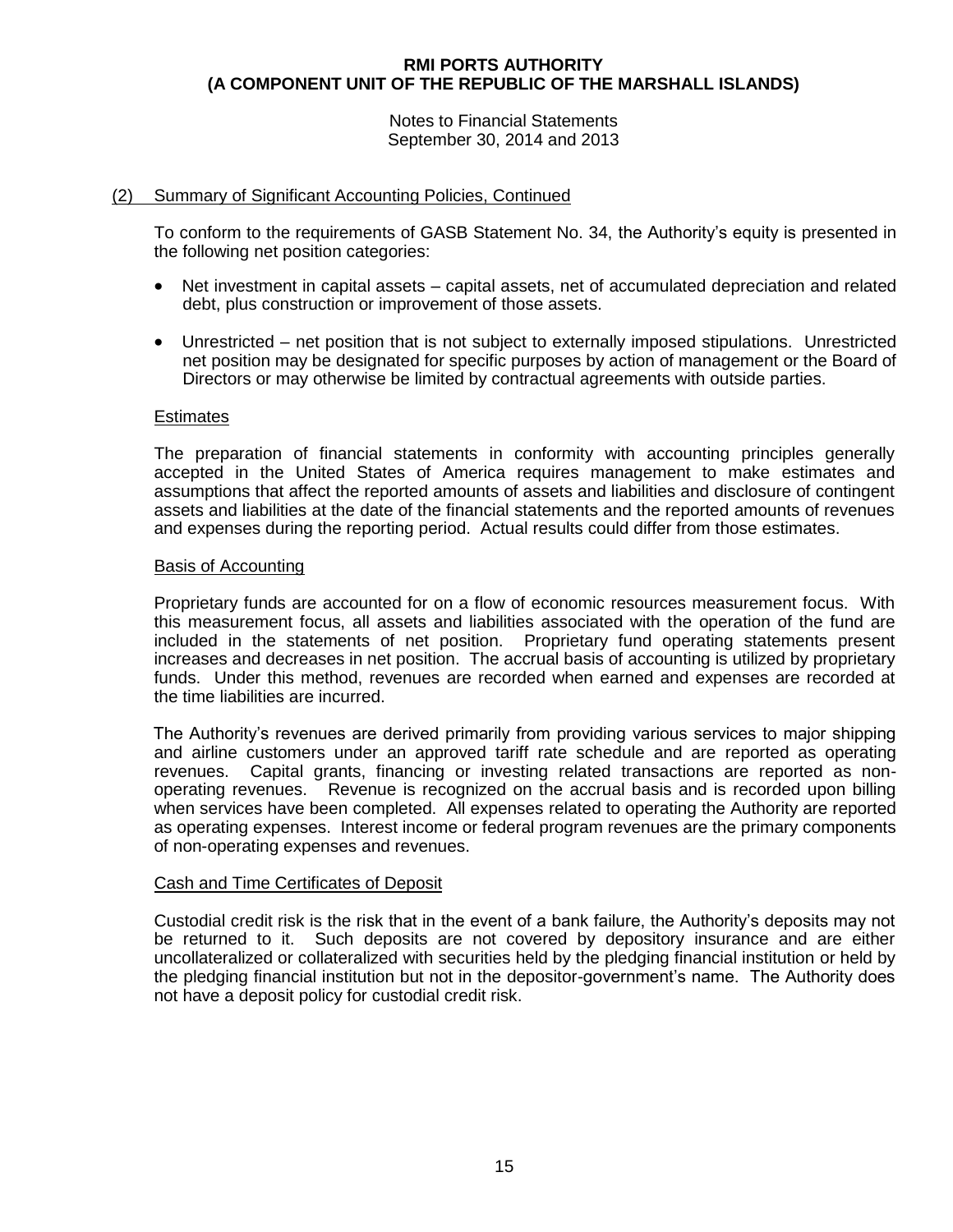Notes to Financial Statements September 30, 2014 and 2013

## (2) Summary of Significant Accounting Policies, Continued

### Cash and Time Certificates of Deposit, Continued

For purposes of the statements of net position and of cash flows, cash is defined as cash on hand and cash held in bank accounts. Deposits maintained in time certificates of deposit with original maturity dates greater than ninety days are separately classified. As of September 30, 2014 and 2013, the carrying amount of cash and time certificates of deposit were \$2,732,242 and \$2,532,153, respectively, and the corresponding bank balances were \$2,937,654 and \$2,540,330, respectively. Of the bank balances, \$813,275 and \$502,389, respectively, were maintained in a financial institution subject to Federal Deposit Insurance Corporation (FDIC) insurance with the remaining balances maintained in a non-FDIC bank. As of September 30, 2014 and 2013, bank deposits in the amount of \$250,000 were FDIC insured. Accordingly, these deposits are exposed to custodial credit risk. The Authority does not require collateralization of its cash deposits; therefore, deposit levels in excess of FDIC insurance coverage are uncollateralized. As of September 30, 2014 and 2013, time certificates of deposit of \$1,700,000 collateralized notes payable (see note 6).

### Receivables

All receivables are uncollateralized and are due from governmental entities, businesses and individuals located within the Republic of the Marshall Islands. The allowance for doubtful accounts is stated at an amount which management believes will be adequate to absorb possible losses on accounts receivable that may become uncollectible based on evaluations of the collectibility of these accounts and prior collection experience. The allowance is established through a provision for bad debts charged to expense. Accounts deemed uncollectible are written off against the allowance using the specific identification method.

#### Property, Plant and Equipment

Property, plant and equipment are stated at cost. Individual items with a cost of \$500 or greater are capitalized. Contributed fixed assets are stated at their estimated fair value at the date of transfer from RepMar. Depreciation of property, plant and equipment is calculated using the straight-line method based on the estimated useful lives of the respective assets, which are as follows:

| <b>Facilities</b>                        | $5 - 50$ years |
|------------------------------------------|----------------|
| <b>Buildings</b>                         | 3 - 34 years   |
| Equipment                                | $2 - 5$ years  |
| <b>Vehicles</b>                          | 5 - 20 years   |
| Office furniture, fixtures and equipment | $2 - 5$ years  |
| Runway apron upgrade                     | 15 years       |

### Taxes

Corporate profits are not subject to income tax in the Republic of the Marshall Islands. The Government of the Republic of the Marshall Islands imposes a gross receipts tax of 3% on revenues. The Authority is specifically exempt from this tax.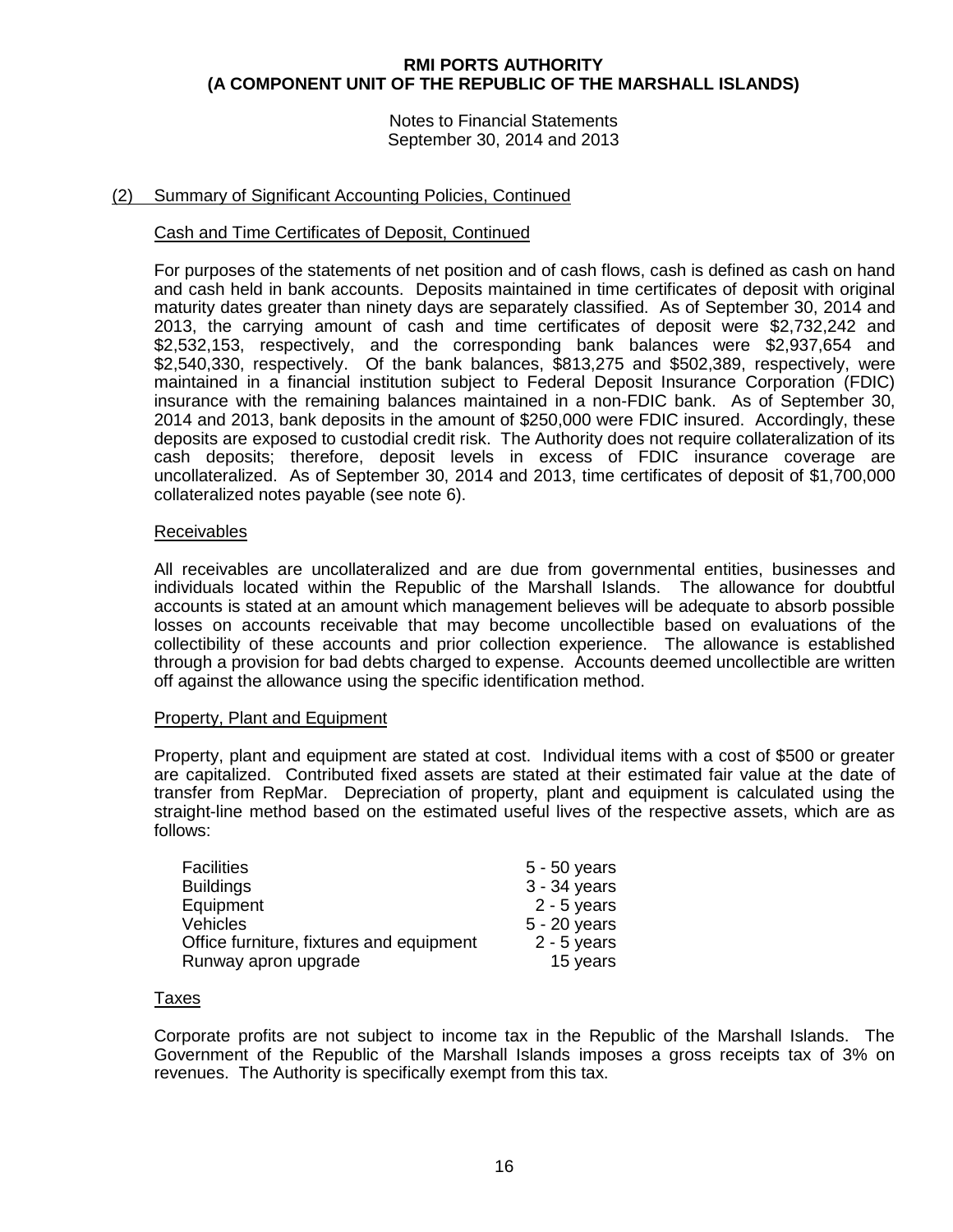Notes to Financial Statements September 30, 2014 and 2013

### (2) Summary of Significant Accounting Policies, Continued

### Compensated Absences

Vested or accumulated vacation leave is recorded as an expense and liability as the benefits accrue to employees. No liability is recorded for nonvesting accumulating rights to receive sick benefits. As of September 30, 2014 and 2013, an accumulated vacation leave liability of \$91,466 and \$82,280, respectively, is included in other liabilities and accruals of the accompanying statements of net position.

### Deferred Outflows of Resources

In addition to assets, the statement of net position will sometimes report a separate section for deferred outflows of resources. This separate financial statement element, deferred outflows of resources, represents a consumption of net position that applies to a future period and so will not be recognized as an outflow of resources (deduction of net position) until then. The Authority has no items that qualify for reporting in this category.

### Deferred Inflows of Resources

In addition to liabilities, the statement of net position will sometimes report a separate section for deferred inflows of resources. This separate financial statement element, deferred inflows of resources, represents an acquisition of net position that applies to a future period and so will not be recognized as an inflow of resources (addition to net position) until then. The Authority has no items that qualify for reporting in this category.

#### New Accounting Standards

During the year ended September 30, 2014, the Authority implemented the following pronouncements:

- GASB Statement No. 66, *Technical Corrections - 2012*, which enhances the usefulness of financial reports by resolving conflicting accounting and financial reporting guidance that could diminish the consistency of financial reporting. The implementation of this statement did not have a material effect on the accompanying financial statements.
- GASB Statement No. 67, *Financial Reporting for Pension Plans,* which revises existing guidance for the financial reports of most pension plans. The implementation of this statement did not have a material effect on the accompanying financial statements.
- GASB Statement No. 70, *Accounting and Financial Reporting for Nonexchange Financial Guarantees*, which requires a state or local government guarantor that offers a nonexchange financial guarantee to another organization or government to recognize a liability on its financial statements when it is more likely than not that the guarantor will be required to make a payment to the obligation holders under the agreement. The implementation of this statement did not have a material effect on the accompanying financial statements.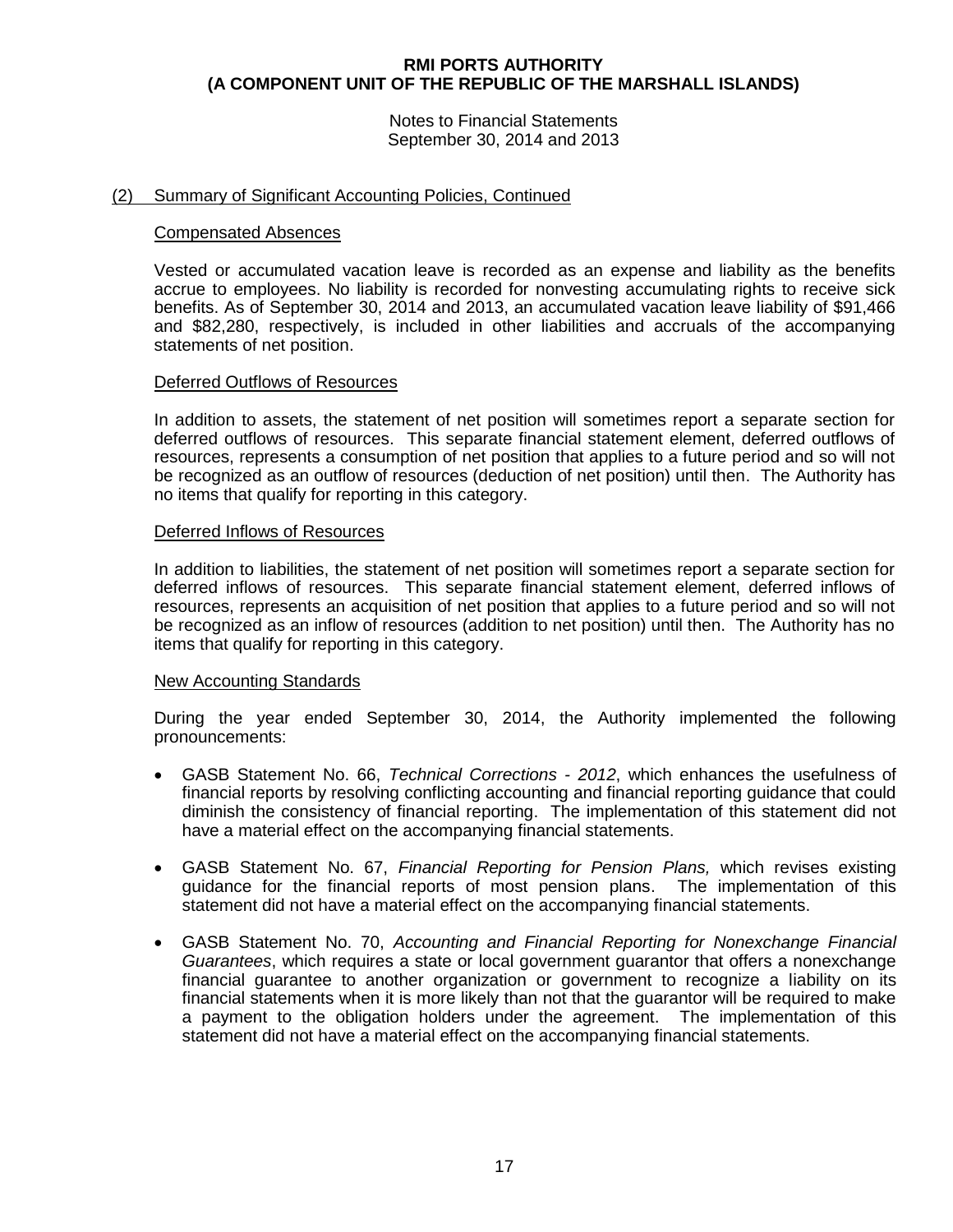Notes to Financial Statements September 30, 2014 and 2013

### (2) Summary of Significant Accounting Policies, Continued

### New Accounting Standards, Continued

In June 2012, GASB issued Statement No. 68, *Accounting and Financial Reporting for Pensions,*  which revises and establishes new financial reporting requirements for most governments that provide their employees with pension benefits. The provisions in Statement 68 are effective for fiscal years beginning after June 15, 2014. Management does not believe that the implementation of this statement will have a material effect on the financial statements of the Authority.

In January 2013, GASB issued Statement No. 69, *Government Combinations and Disposals of Government Operations,* which improves accounting and financial reporting for state and local governments' combinations and disposals of government operations. Government combinations include mergers, acquisitions, and transfers of operations. A disposal of government operations can occur through a transfer to another government or a sale. The provisions in Statement 69 are effective for fiscal years beginning after December 15, 2013. Management has not yet determined the effect of implementation of this statement on the financial statements of the Authority.

In November 2013, GASB issued Statement No. 71, *Pension Transition for Contributions Made Subsequent to the Measurement Date - an amendment of GASB Statement No. 68,* which addresses an issue regarding application of the transition provisions of Statement No. 68, *Accounting and Financial Reporting for Pensions*. The issue relates to amounts associated with contributions, if any, made by a state or local government employer or nonemployer contributing entity to a defined benefit pension plan after the measurement date of the government's beginning net pension liability. The provisions in Statement 71 are effective for fiscal years beginning after June 15, 2014. Management does not believe that the implementation of this statement will have a material effect on the financial statements of the Authority.

### (3) Risk Management

The Authority is exposed to various risks of loss related to torts; theft of, damage to, and destruction of assets; errors and omissions; injuries to employees; and natural disasters. The Authority has elected to purchase commercial insurance from independent third parties for the risks of loss to which it is exposed with the exception of its dock facilities or operations (note 8). Settled claims have not exceeded this commercial coverage in any of the past three years. For other risks of loss to which it is exposed, the Authority has elected not to purchase commercial insurance. Instead, the Authority believes it is more economical to manage its risks internally. Claims expenses and liabilities are reported when it is probable that a loss has occurred and the amount of that loss can be reasonably estimated. These losses include an estimate of claims that have been incurred but not reported. No material losses have resulted from the Authority's risk management activities for the past three years.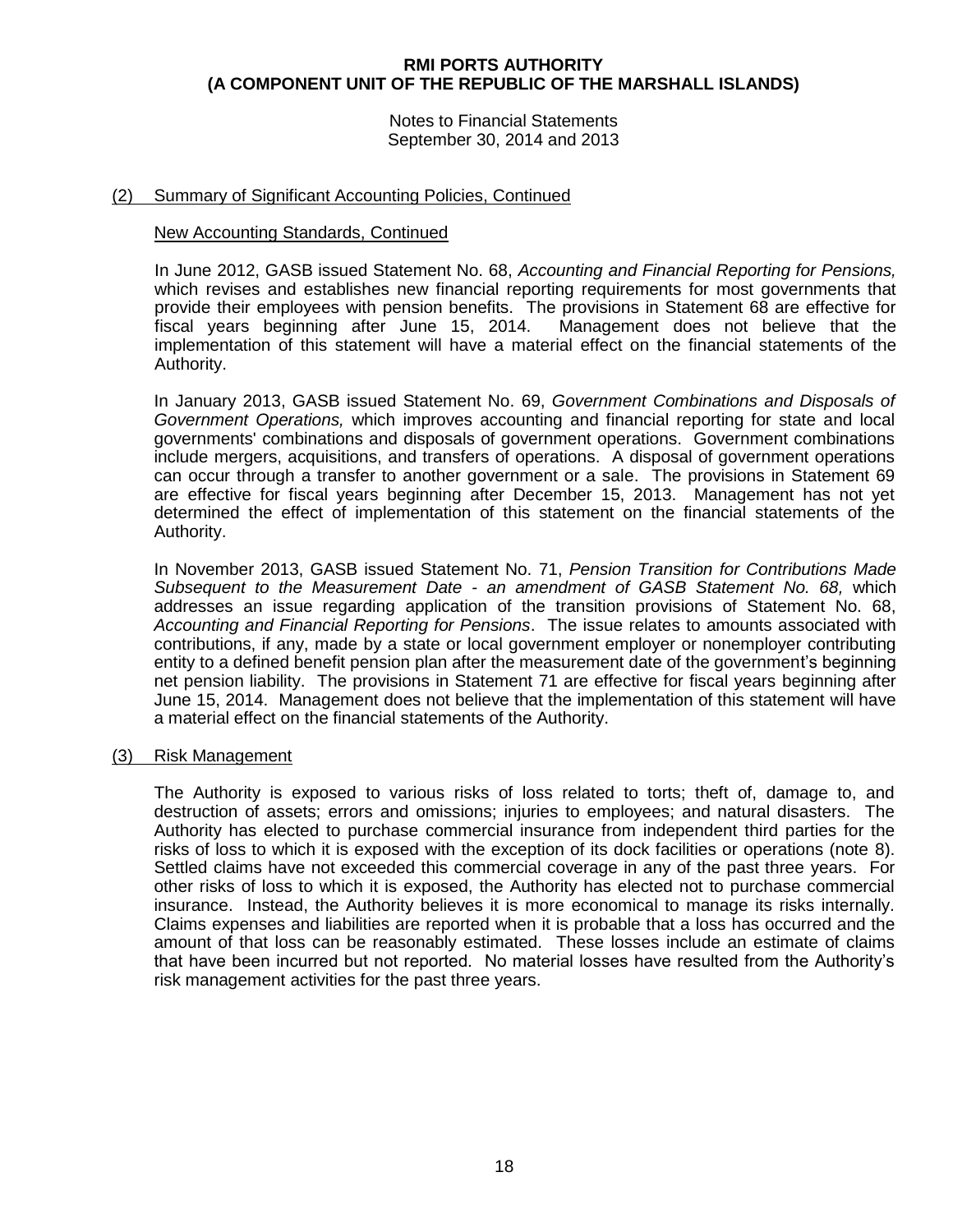Notes to Financial Statements September 30, 2014 and 2013

### (4) Property, Plant and Equipment

Capital asset activity for the years ended September 30, 2014 and 2013, is as follows:

|                                                                                                                                    | October<br>1, 2013                                                            | Additions                                  | Transfers                            | Reductions                                                        | September<br>30, 2014                                                         |
|------------------------------------------------------------------------------------------------------------------------------------|-------------------------------------------------------------------------------|--------------------------------------------|--------------------------------------|-------------------------------------------------------------------|-------------------------------------------------------------------------------|
| <b>Facilities</b><br><b>Buildings</b><br>Equipment<br>Vehicles<br>Office furniture, fixtures and equipment<br>Runway apron upgrade | \$21,042,130<br>19,319,624<br>1,412,184<br>2,193,200<br>461,910<br>26,157,818 | \$<br>1,137<br>84,618<br>20,743            | \$<br>3,079<br>59,973                | \$<br>(36,656)<br>(9,639)<br>(92, 964)<br>(68, 673)<br>(117, 709) | \$21,005,474<br>19,313,064<br>1,320,357<br>2,209,145<br>424,917<br>26,157,818 |
| Less accumulated depreciation                                                                                                      | 70,586,866<br>(29,911,144)                                                    | 106,498<br>(3,308,278)                     | 63,052<br><b>Contract Contract</b>   | (325, 641)<br>284,196                                             | 70,430,775<br>(32, 935, 226)                                                  |
| Construction work-in-progress                                                                                                      | 40,675,722<br>16,330,942                                                      | (3,201,780)<br>8,761,332                   | 63,052<br>(63,052)                   | (41, 445)                                                         | 37,495,549<br>25,029,222                                                      |
|                                                                                                                                    | \$57,006,664                                                                  | S<br>5,559,552                             | \$                                   | \$<br>(41, 445)                                                   | \$62,524,771                                                                  |
|                                                                                                                                    | October<br>1, 2012                                                            | Additions                                  | <b>Transfers</b>                     | Reductions                                                        | September<br>30, 2013                                                         |
|                                                                                                                                    |                                                                               |                                            |                                      |                                                                   |                                                                               |
| <b>Facilities</b><br><b>Buildings</b><br>Equipment<br>Vehicles<br>Office furniture, fixtures and equipment<br>Runway apron upgrade | \$18,875,524<br>19,372,102<br>1,031,605<br>2,144,270<br>460,770<br>26,157,818 | \$<br>95,082<br>13,385<br>71,335<br>29,322 | \$2,166,606<br>(145, 871)<br>401,261 | \$<br>(1,689)<br>(34,067)<br>(22, 405)<br>(28, 182)               | \$21,042,130<br>19,319,624<br>1,412,184<br>2,193,200<br>461,910<br>26,157,818 |
| Less accumulated depreciation                                                                                                      | 68,042,089<br><u>(26,652,278)</u>                                             | 209,124<br>(3,345,134)                     | 2,421,996                            | (86, 343)<br>86,268                                               | 70,586,866<br>(29, 911, 144)                                                  |
| Construction work-in-progress                                                                                                      | 41,389,811<br>9,043,061                                                       | (3, 136, 010)<br>9,709,877                 | 2,421,996<br>(2,421,996)             | (75)                                                              | 40,675,722<br>16,330,942                                                      |

#### (5) Related Party Transactions

The Authority was created by the Nitijela of RepMar under Public Law No. 2003-81 and is thus considered a component unit of RepMar. Accordingly, the Authority is affiliated with all RepMarowned and affiliated entities.

The Authority's services are provided to RepMar and all RepMar-owned and affiliated entities. Services are extended to these entities at more favorable terms and conditions than those afforded to third parties.

The Authority utilizes services from certain affiliated entities at the same terms and conditions as those provided to third parties.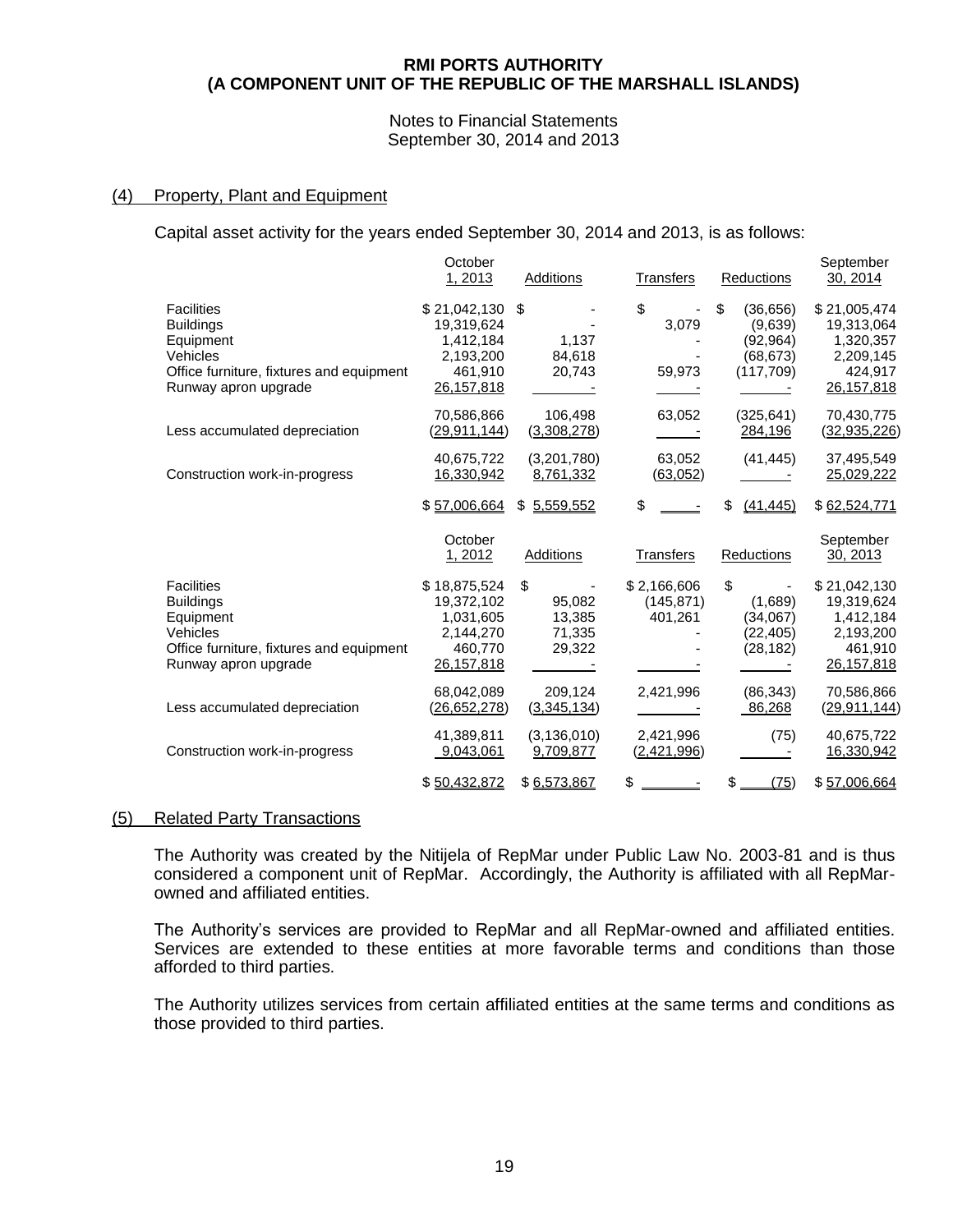### Notes to Financial Statements September 30, 2014 and 2013

### (5) Related Party Transactions, Continued

A summary of related party transactions for the years ended September 30, 2014 and 2013 and related receivable and payable balances as of September 30, 2014 and 2013, is as follows:

|                                                                                                           |                        |    |                  | 2014 |             |   |          |
|-----------------------------------------------------------------------------------------------------------|------------------------|----|------------------|------|-------------|---|----------|
|                                                                                                           | <b>Revenues</b>        |    | <b>Expenses</b>  |      | Receivables |   | Payables |
| Air Marshall Islands, Inc.<br>Bank of the Marshall Islands                                                | \$<br>68,749<br>35,880 | \$ | 68,749<br>98,206 |      | \$436,210   | S |          |
| Directorate of Civil Aviation                                                                             | 2,275                  |    | 2,275            |      | 29,441      |   |          |
| Majuro Atoll Waste Company                                                                                |                        |    | 6,221            |      |             |   | 509      |
| Majuro Water and Sewer Company, Inc.                                                                      |                        |    | 182              |      |             |   |          |
| Marshalls Energy Company, Inc.                                                                            |                        |    | 373,740          |      | 50,320      |   | 67,656   |
| Marshall Islands Postal Services Authority<br>Marshall Islands Shipping Corporation                       | 1,800<br>46,811        |    | 34,855           |      | 150,970     |   |          |
| Marshall Islands Visitors Authority                                                                       | 960                    |    |                  |      | 1,190       |   |          |
| Marshall Islands Marine Resources Authority                                                               |                        |    |                  |      | 915         |   |          |
| Ministry of Education                                                                                     |                        |    |                  |      | 3,625       |   |          |
| Ministry of Health Services                                                                               | 255                    |    |                  |      | 4,378       |   |          |
| Ministry of Internal Affairs                                                                              |                        |    |                  |      | 650         |   |          |
| Ministry of Public Works                                                                                  | 245                    |    |                  |      | 16,231      |   |          |
| Ministry of Resources and Development                                                                     |                        |    |                  |      | 126         |   |          |
| Marshall Islands Social Security Administration<br>Marshall Islands National Telecommunications Authority | 130                    |    | 89,737<br>28,603 |      | 130         |   | 44,882   |
| Ministry of Finance                                                                                       | 225                    |    | 292,297          |      | 28,399      |   | 12,043   |
| Ministry of Transportation and Communication                                                              | 1,200                  |    |                  |      | 128,882     |   | 84,834   |
| Tobolar Copra Processing Authority                                                                        |                        |    |                  |      | 4,992       |   |          |
| Other                                                                                                     | 495                    |    |                  |      |             |   |          |
|                                                                                                           | \$<br>123,145          | S  | 896,659          | \$   | 856,459     |   | 209,924  |

|                                                                                   |                       | 2013                  |    |                     |    |                   |
|-----------------------------------------------------------------------------------|-----------------------|-----------------------|----|---------------------|----|-------------------|
|                                                                                   | Revenues              | Expenses              |    | <b>Receivables</b>  |    | Payables          |
| Air Marshall Islands, Inc.<br>Directorate of Civil Aviation                       | \$<br>67.334<br>4,117 | \$<br>45.571<br>4.117 |    | \$394.845<br>27.166 | S  |                   |
| Marshall Islands National Telecommunications<br>Authority                         | 121                   | 34.548                |    |                     |    | 793               |
| Marshall Islands Shipping Corporation                                             | 34,735                | 34,855                |    | 116.456             |    |                   |
| Marshall Islands Social Security Administration<br>Marshalls Energy Company, Inc. |                       | 78.053<br>364,002     |    | 19.058              |    | 58,836            |
| Ministry of Public Works                                                          |                       |                       |    | 16.343              |    |                   |
| Ministry of Transportation and Communication<br>Ministry of Finance               | 330                   | 249,033               |    | 28,882<br>28.039    |    | 34,638<br>182.559 |
| Other                                                                             | 4,319                 | 567                   |    | 17.813              |    | 1,162             |
|                                                                                   | 110,956               | \$810,746             | S. | 748,602             | \$ | 277,988           |

The above receivables from affiliates are uncollateralized, interest free and have no set repayment terms.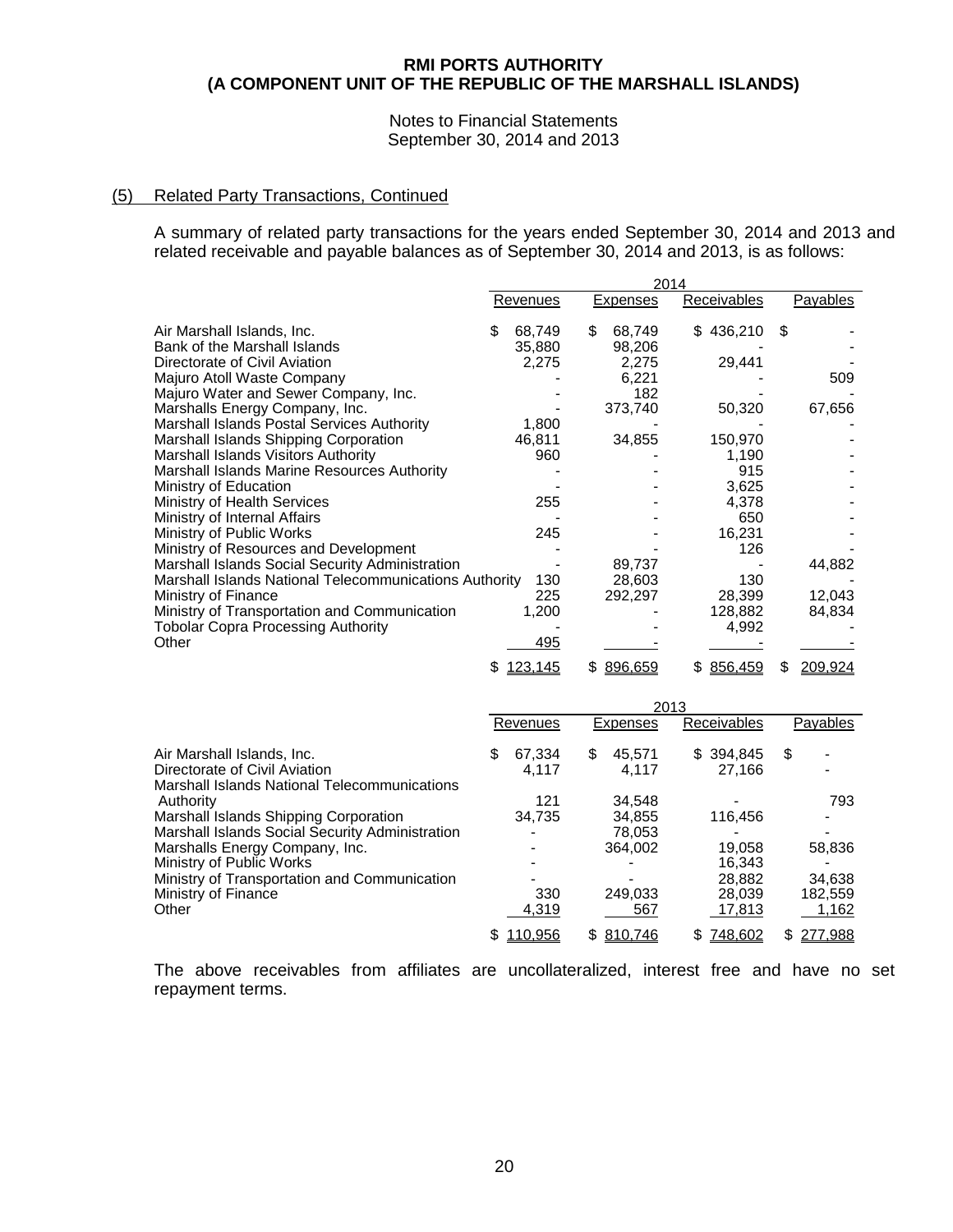Notes to Financial Statements September 30, 2014 and 2013

## (5) Related Party Transactions, Continued

On August 30, 2010, the Authority entered into a loan agreement with Air Marshall Islands, Inc. (AMI) in the amount of \$313,385 whereby the Authority provided funding to AMI for operational purposes. Outstanding advances are \$237,702 at September 30, 2014 and 2013. The loan bears interest fixed at 8% per annum and is payable in 30 monthly installments of \$11,560 beginning September 30, 2010. AMI has been in delinquent since February 2011. Outstanding accrued interest is \$70,603 and \$52,212 at September 30, 2014 and 2013, respectively, which is included in interest receivable in the accompanying statements of net position. The allowance for doubtful accounts provided for related parties, which includes an allowance for the note and related interest receivable, aggregated \$1,113,125 and \$725,422 as of September 30, 2014 and 2013, respectively.

In accordance with established tariffs, the Authority imposes compulsory pilotage fees on all commercial vessels arriving at port facilities in Majuro that are one-hundred gross tonnage and over. In order to provide this service, the Authority utilizes the services of qualified pilots. Since the inception of compulsory pilotage, the majority of qualified pilots are employees of the Authority and other RepMar Ministries and Agencies. Pilots retain forty (40) percent of compensation and the Authority retains sixty (60) percent. Ten (10) percent of the compensation collected by the Authority shall be remitted to the Ministry of Transportation and Communication. It is the intention of the Authority to train pilots in accordance with the pilotage regulations. During the years ended September 30, 2014 and 2013, the Authority compensated qualified pilots, who were employees and directors of the Authority, for pilotage services of \$238,130 and \$157,286, respectively.

On April 1, 2007, the Authority entered into a memorandum of understanding (MOU) with RepMar's Ministry of Finance to transfer the responsibility of lease payments to the Authority for parcels of land under the Authority's jurisdiction based on ground leases executed by RepMar. Under the MOU, the Authority shall pay the Ministry of Finance an annual lease payment of \$281,444, payable in four equal quarterly installments of \$70,361 (see note 7). On February 18, 2011, the Authority entered into an amended MOU to reimburse the Ministry of Finance an additional \$54,126 for certain lease payments made by RepMar to various landowners on certain lands controlled or occupied by the Authority. This amount covered periods from 2007 to the first quarter of 2011. The revised annual lease payment of \$294,180 is payable in four equal quarterly installments of \$73,545, commencing February 18, 2011. As of September 30, 2014, the amount was fully paid.

Public Laws No. 2011-58 and No. 2010-43 authorized annual \$500,000 distributions from the Authority to RepMar's General Fund for fiscal years 2011 and 2012. As of September 30, 2014 and 2013, the Authority was liable to RepMar in the amount of \$785,714 pertaining to these authorized distributions. The Authority is currently negotiating with RepMar for forgiveness of the foregoing liabilities and any adjustment will be recorded prospectively.

The Authority is also liable to RepMar for \$134,724 pertaining to electric bills dating back to 2004. The Authority's liability to RepMar amounting to \$134,724 was written-off in 2014.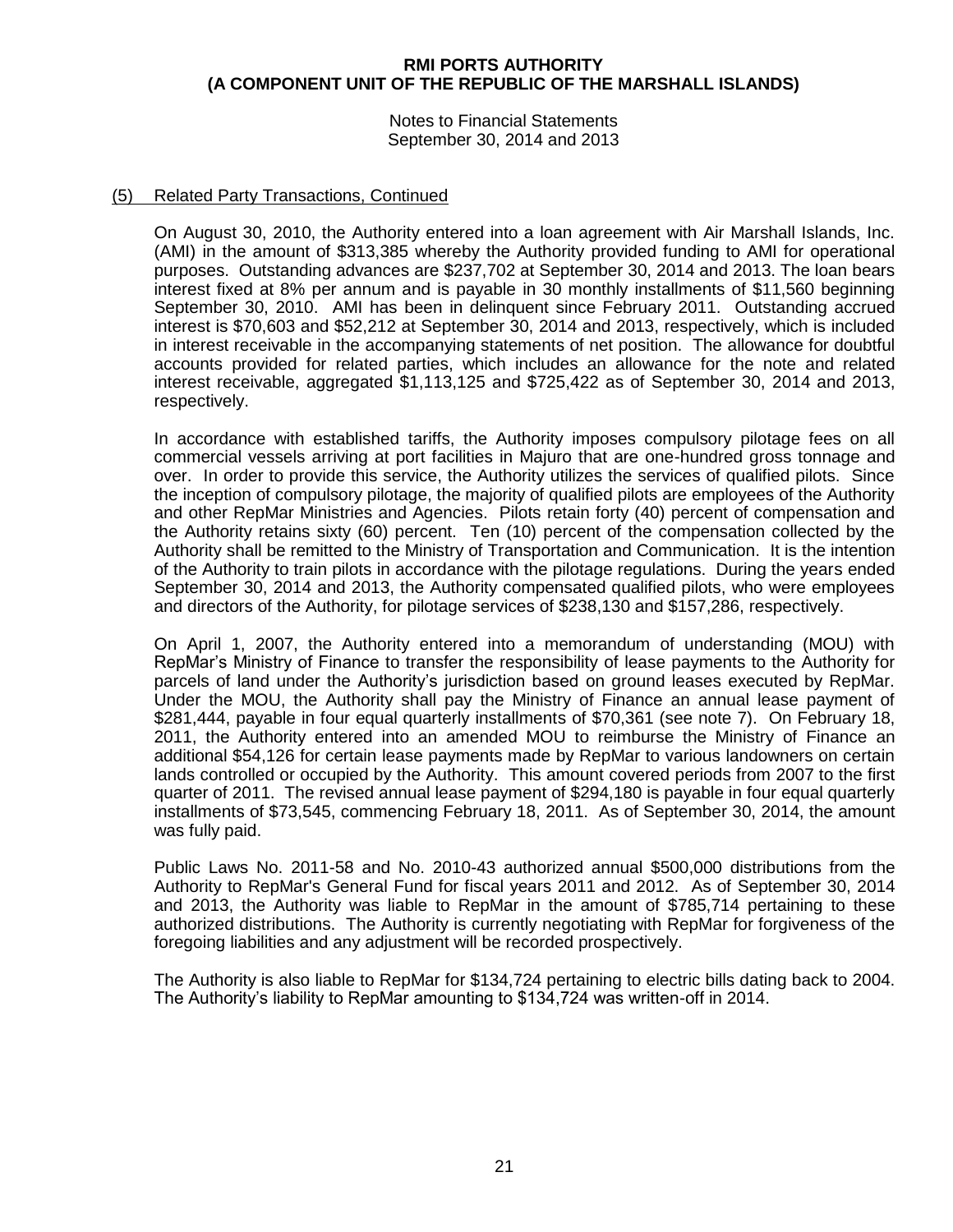Notes to Financial Statements September 30, 2014 and 2013

### (6) Long-term Debt

Long-term debt at September 30, 2014 and 2013 is as follows:

|                                                                                                                                                                                                                                                                                                                                                      | 2014          |               |
|------------------------------------------------------------------------------------------------------------------------------------------------------------------------------------------------------------------------------------------------------------------------------------------------------------------------------------------------------|---------------|---------------|
| Loan with bank in the original amount of \$1,000,000, dated<br>October 12, 2012, interest at 7.5% per annum, with principal and<br>interest payable in monthly installments of \$20,125 through<br>October 30, 2017, collateralized by a time certificate of deposit.<br>Loan proceeds were used to finance various capital<br>improvement projects. | \$<br>661,563 | \$<br>845,899 |
| Loan with bank in the original amount of \$700,000, dated<br>January 11, 2013, interest at 7% per annum, with principal and<br>interest payable in monthly installments of \$12,300 through<br>December 31, 2018, collateralized by a time certificate of<br>deposit. Loan proceeds were used to finance various capital<br>improvement projects.    | 528,551       | 635,108       |
|                                                                                                                                                                                                                                                                                                                                                      |               |               |
|                                                                                                                                                                                                                                                                                                                                                      | \$1,190,114   | \$1,481,007   |

Annual debt service requirements to maturity for principal and interest are as follows:

| Year ending September 30,            | Principal                                          | Interest                                         | Total                                                    |
|--------------------------------------|----------------------------------------------------|--------------------------------------------------|----------------------------------------------------------|
| 2015<br>2016<br>2017<br>2018<br>2019 | 306,334<br>333,653<br>359,723<br>159,032<br>31,372 | 82,766<br>\$<br>55,447<br>29,377<br>8,518<br>445 | 389,100<br>\$<br>389,100<br>389,100<br>167,550<br>31,817 |
|                                      | \$1,190,114                                        | \$176,553                                        | \$1,366,667                                              |

Changes in notes payable for the years ended September 30, 2014 and 2013, are as follows:

|                             |                  | 2014                   |                          |                        |
|-----------------------------|------------------|------------------------|--------------------------|------------------------|
| Beginning<br><b>Balance</b> | Additions        | Reductions             | Ending<br><b>Balance</b> | Due Within<br>One Year |
| \$1,481,007                 | \$               | \$<br><u>(290,893)</u> | \$1,190,114              | 306,334<br>S           |
|                             |                  | 2013                   |                          |                        |
| Beginning<br><b>Balance</b> | Additions        | Reductions             | Ending<br><b>Balance</b> | Due Within<br>One Year |
| \$<br>53,434                | 1,700,000<br>\$. | (272,427)              | \$1,481,007              | \$287,456              |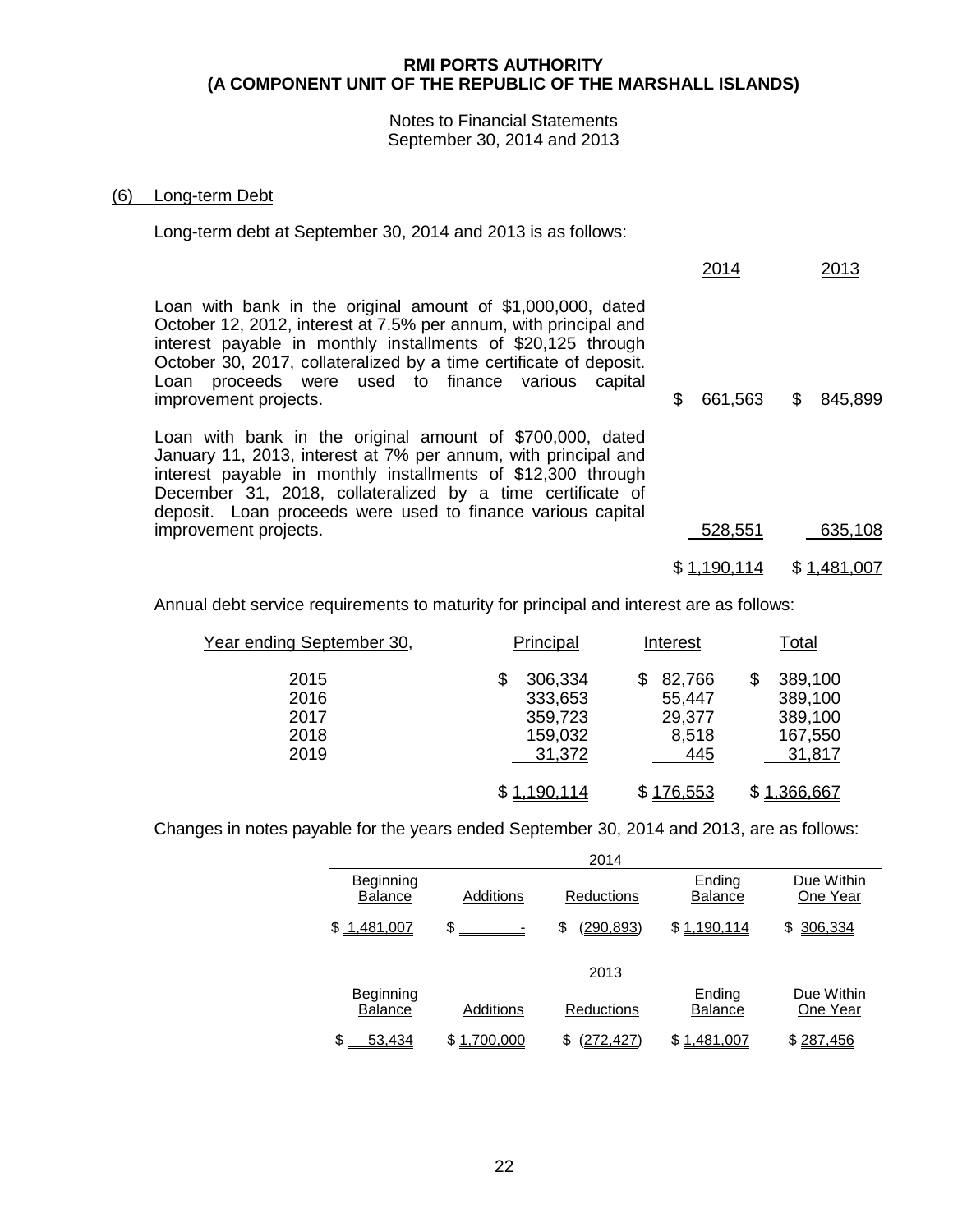Notes to Financial Statements September 30, 2014 and 2013

### (7) Commitments

#### Leases

The Authority is the lessor of office, restaurant, bar and warehouse space at the Amata Kabua International Airport. Three leases have three-year terms or greater expiring on varying dates through December 31, 2024. The remaining leases have two-year terms.

The Authority is under an amended lease agreement with a stevedoring company for the container yard located at the Port of Majuro, currently expiring on December 31, 2020. The terms of the amended lease requires a minimum lease payment of \$19,194 per annum paid quarterly, plus a gross receipts fee equal to 1.5% of total operating revenues. Additional rental income under this lease for the years ended September 30, 2014 and 2013 amounted to \$37,512 and \$39,419, respectively.

The Authority is under a lease agreement with a shipping company to lease out warehouse space. The current terms of the lease require a minimum monthly payment of \$2,905.

Total future minimum lease income for subsequent years ending September 30, are as follows:

| Year ending<br>September 30, |                          |
|------------------------------|--------------------------|
| 2015<br>2016                 | \$<br>176,100<br>101,000 |
| 2017                         | 45,900                   |
| 2018                         | 42,000                   |
| 2019                         | 39,200                   |
| 2020 - 2025                  | 65,500                   |
| Total                        | 69.700                   |

Effective fiscal year 2007, RepMar's Ministry of Finance transferred the responsibility of lease payments to the Authority for parcels of land under the Authority's jurisdiction, based on ground leases executed by RepMar. The Authority has to maintain this responsibility until mutually terminated by both parties. Since there is no definite term on the transfer of responsibility, no future lease commitments have been disclosed.

#### U.S. Federal Grants

As of September 30, 2014, the Authority has been awarded a total of \$79,125,830 of grant awards from the United States Department of Transportation. As of September 30, 2014, \$14,068,385 has not been received and expended for various capital projects.

### **Others**

In November 2012, the Authority's Board of Directors directed management to issue and/or approve bunkering, dock usage, and other services or clearances for Koo's fishing vessels without pilotage. The Board will continue to work with the Minister of Transportation and Communication and the RepMar Cabinet achieve a resolution of the matter.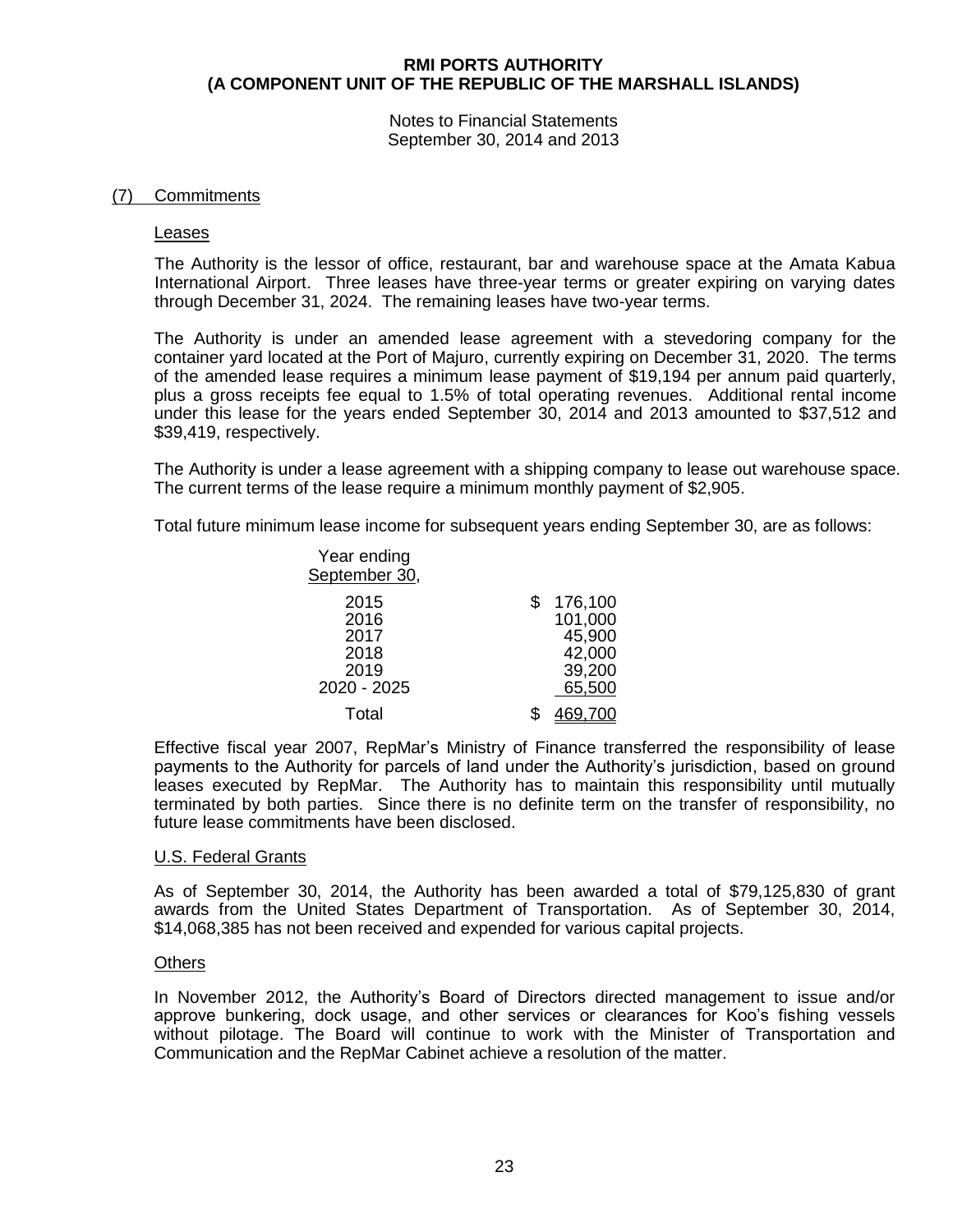Notes to Financial Statements September 30, 2014 and 2013

### (8) Contingencies

The Authority does not maintain insurance coverage on its dock facilities or operations. In the event of an accident, the Authority may incur losses to a material extent.

The Authority is a party to several legal proceedings arising from its operations; however, no provision for any liability has been made in the accompanying financial statements because management believes that no unfavorable outcome is likely to occur.

#### (9) Retirement plan

The Authority provides a retirement savings plan for the benefit of eligible employees. An employee is eligible to become a member of the plan following the completion of the three months continuous employment. Contributions under plan are at the discretion of the Authority. The Authority contributed \$24,455 to the plan for the year ended September 30, 2014.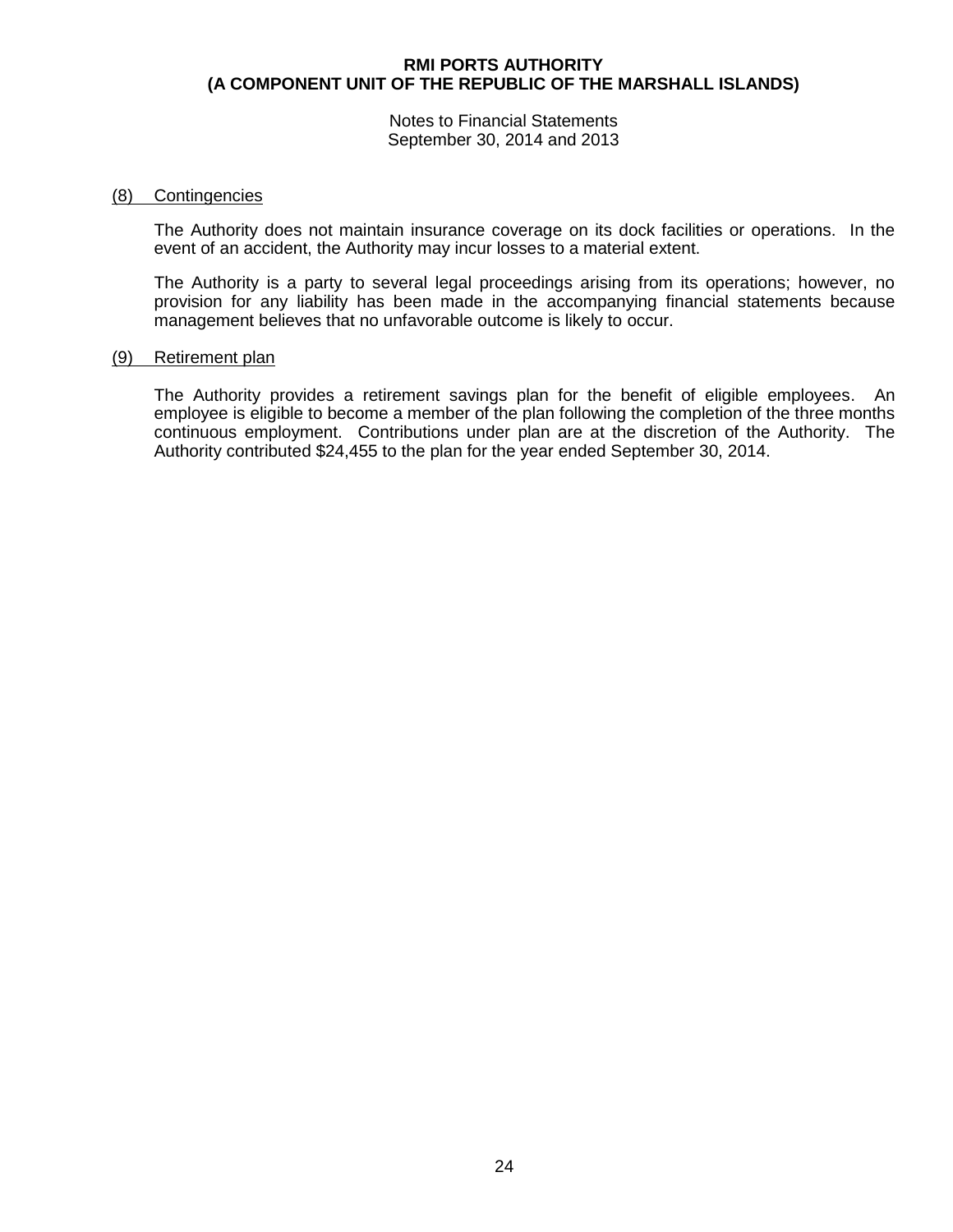#### Combining Divisional Statement of Revenues, Expenses and Changes in Net Position Year Ended September 30, 2014

|                                            | Airport          | Seaport          |                    |
|--------------------------------------------|------------------|------------------|--------------------|
|                                            | Division         | Division         | Total              |
| Operating revenues:                        |                  | \$               |                    |
| Seaport fees<br><b>Aviation fees</b>       | \$<br>860,300    | 3,144,260        | \$<br>3,144,260    |
| Concession and lease income                | 81,134           | 123,914          | 860,300<br>205,048 |
| Other                                      | 340,702          | 85,503           | 426,205            |
|                                            |                  |                  |                    |
|                                            | 1,282,136        | 3,353,677        | 4,635,813          |
| Bad debt expense                           | (391, 174)       | (60, 180)        | (451, 354)         |
| Total operating revenues                   | 890,962          | 3,293,497        | 4,184,459          |
| Operating expenses:                        |                  |                  |                    |
| Depreciation                               | 2,832,397        | 475,881          | 3,308,278          |
| Salaries and wages                         | 631,525          | 460,837          | 1,092,362          |
| <b>Utilities</b>                           | 347,549          | 26,374           | 373,923            |
| Land lease                                 | 254,931          | 36,249           | 291,180            |
| Pilotage                                   |                  | 462,794          | 462,794            |
| Training and travel                        | 54,706           | 28,777           | 83,483             |
| Pilot boat                                 |                  | 193,546          | 193,546            |
| Insurance                                  | 40,933           | 28,097           | 69,030             |
| Gas, oil, and fuel                         | 50,158           | 21,173           | 71,331             |
| Professional fees                          | 9,423            | 8,587            | 18,010             |
| Communications                             | 15,757           | 14,360           | 30,117             |
| Repairs and maintenance                    | 36,727           | 33,304           | 70,031             |
| Supplies                                   | 6,330            | 5,769            | 12,099             |
| Miscellaneous                              | 26,700           | 24,334           | 51,034             |
| Total operating expenses                   | 4,307,136        | 1,820,082        | 6,127,218          |
| Operating (loss) income                    | (3, 416, 174)    | 1,473,415        | (1,942,759)        |
| Nonoperating revenues (expenses):          |                  |                  |                    |
| Loss on disposal of capital assets         | (4, 413)         | (36, 732)        | (41, 145)          |
| Interest income                            | 18,390           | 67,299           | 85,689             |
| Interest expense                           | (41, 042)        | (57, 164)        | (98, 206)          |
| Total nonoperating expenses, net           | (27,065)         | (26, 597)        | (53, 662)          |
| (Income) loss before capital contributions | (3,443,239)      | 1,446,818        | (1,996,421)        |
| Capital contributions:                     |                  |                  |                    |
| Contributions from U.S. government         | 7,697,081        |                  | 7,697,081          |
| Contributions from RepMar                  |                  | 55,674           | 55,674             |
| Total capital contributions                | 7,697,081        | 55,674           | 7,752,755          |
| Change in net position                     | 4,253,842        | 1,502,492        | 5,756,334          |
| Net position at beginning of year          | 45,604,961       | 11,727,800       | 57,332,761         |
| Net position at end of year                | \$<br>49,858,803 | \$<br>13,230,292 | \$<br>63,089,095   |
|                                            |                  |                  |                    |

See accompanying independent auditor's report.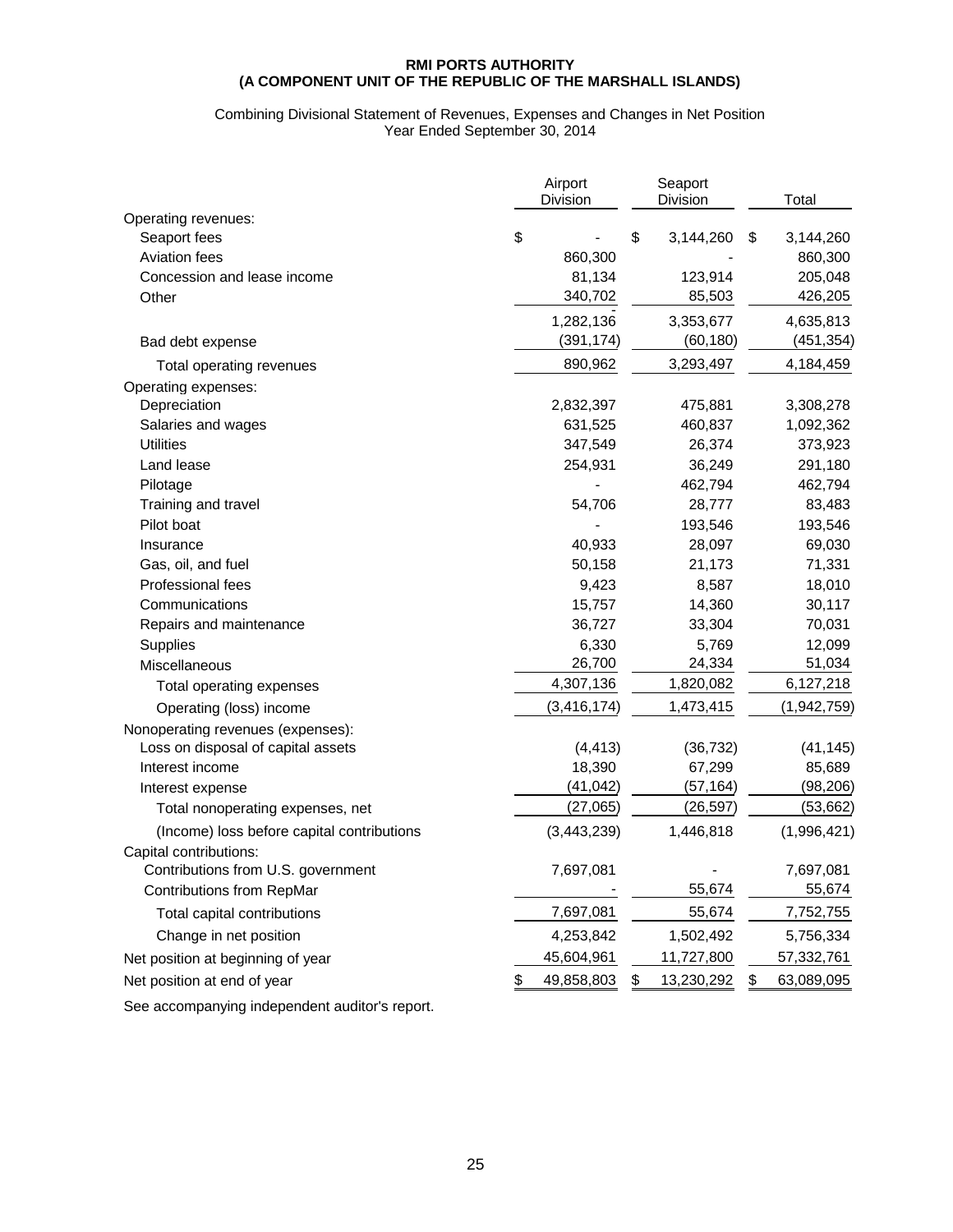

Deloitte & Touche LLP 361 South Marine Corps Drive Tamuning, GU 96913-3911 USA Tel: (671) 646-3884 Fax: (671) 649-4932 www.deloitte.com

### **INDEPENDENT AUDITORS' REPORT ON INTERNAL CONTROL OVER FINANCIAL REPORTING AND ON COMPLIANCE AND OTHER MATTERS BASED ON AN AUDIT OF FINANCIAL STATEMENTS PERFORMED IN ACCORDANCE WITH** *GOVERNMENT AUDITING STANDARDS*

Board of Directors RMI Ports Authority:

We have audited, in accordance with auditing standards generally accepted in the United States of America and the standards applicable to financial audits contained in *Government Auditing Standards* issued by the Comptroller General of the United States, the financial statements of RMI Ports Authority (the Authority), which comprise the statement of net position as of September 30, 2014, and the related statements of revenues, expenses and changes in net position and of cash flows for the year then ended, and the related notes to the financial statements, and have issued our report thereon dated June 22, 2015.

### **Internal Control Over Financial Reporting**

In planning and performing our audit of the financial statements, we considered the Authority's internal control over financial reporting (internal control) to determine the audit procedures that are appropriate in the circumstances for the purpose of expressing our opinion on the financial statements, but not for the purpose of expressing an opinion on the effectiveness of the Authority's internal control. Accordingly, we do not express an opinion on the effectiveness of the Authority's internal control.

A *deficiency in internal control* exists when the design or operation of a control does not allow management or employees, in the normal course of performing their assigned functions, to prevent, or detect and correct, misstatements on a timely basis. A *material weakness* is a deficiency, or a combination of deficiencies, in internal control, such that there is a reasonable possibility that a material misstatement of the entity's financial statements will not be prevented, or detected and corrected on a timely basis. A *significant deficiency* is a deficiency, or a combination of deficiencies, in internal control that is less severe than a material weakness, yet important enough to merit attention by those charged with governance.

Our consideration of internal control was for the limited purpose described in the first paragraph of this section and was not designed to identify all deficiencies in internal control that might be material weaknesses or significant deficiencies. Given these limitations, during our audit we did not identify any deficiencies in internal control that we consider to be material weaknesses. However, material weaknesses may exist that have not been identified.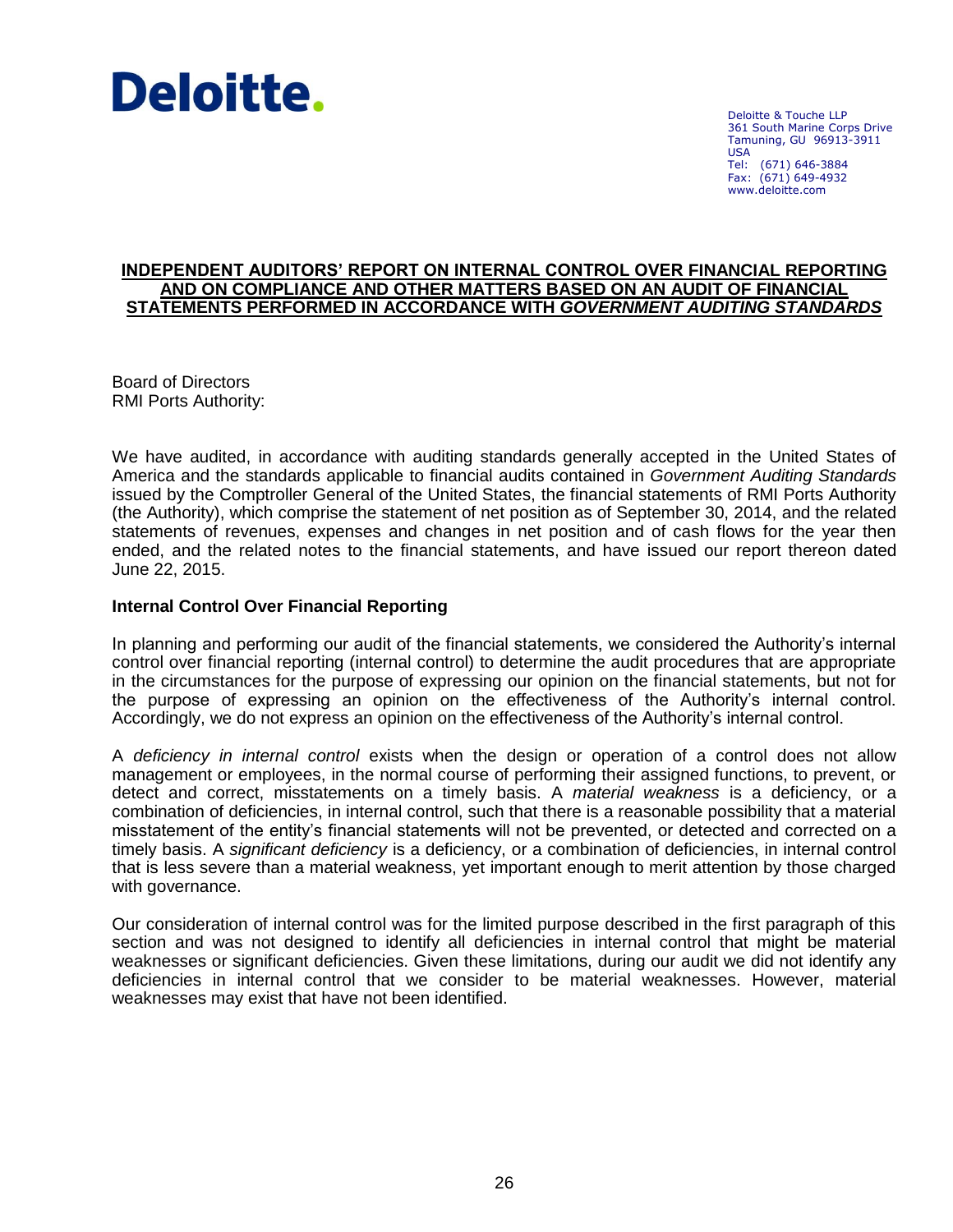### **Compliance and Other Matters**

As part of obtaining reasonable assurance about whether the Authority's financial statements are free of material misstatement, we performed tests of its compliance with certain provisions of laws, regulations, contracts, and grant agreements, noncompliance with which could have a direct and material effect on the determination of financial statement amounts. However, providing an opinion on compliance with those provisions was not an objective of our audit, and accordingly, we do not express such an opinion. The results of our tests disclosed no instances of noncompliance or other matters that are required to be reported under *Government Auditing Standards*.

### **Purpose of this Report**

The purpose of this report is solely to describe the scope of our testing of internal control and compliance and the results of that testing, and not to provide an opinion on the effectiveness of the entity's internal control or on compliance. This report is an integral part of an audit performed in accordance with *Government Auditing Standards* in considering the entity's internal control and compliance. Accordingly, this communication is not suitable for any other purpose.

leloite Nache

June 22, 2015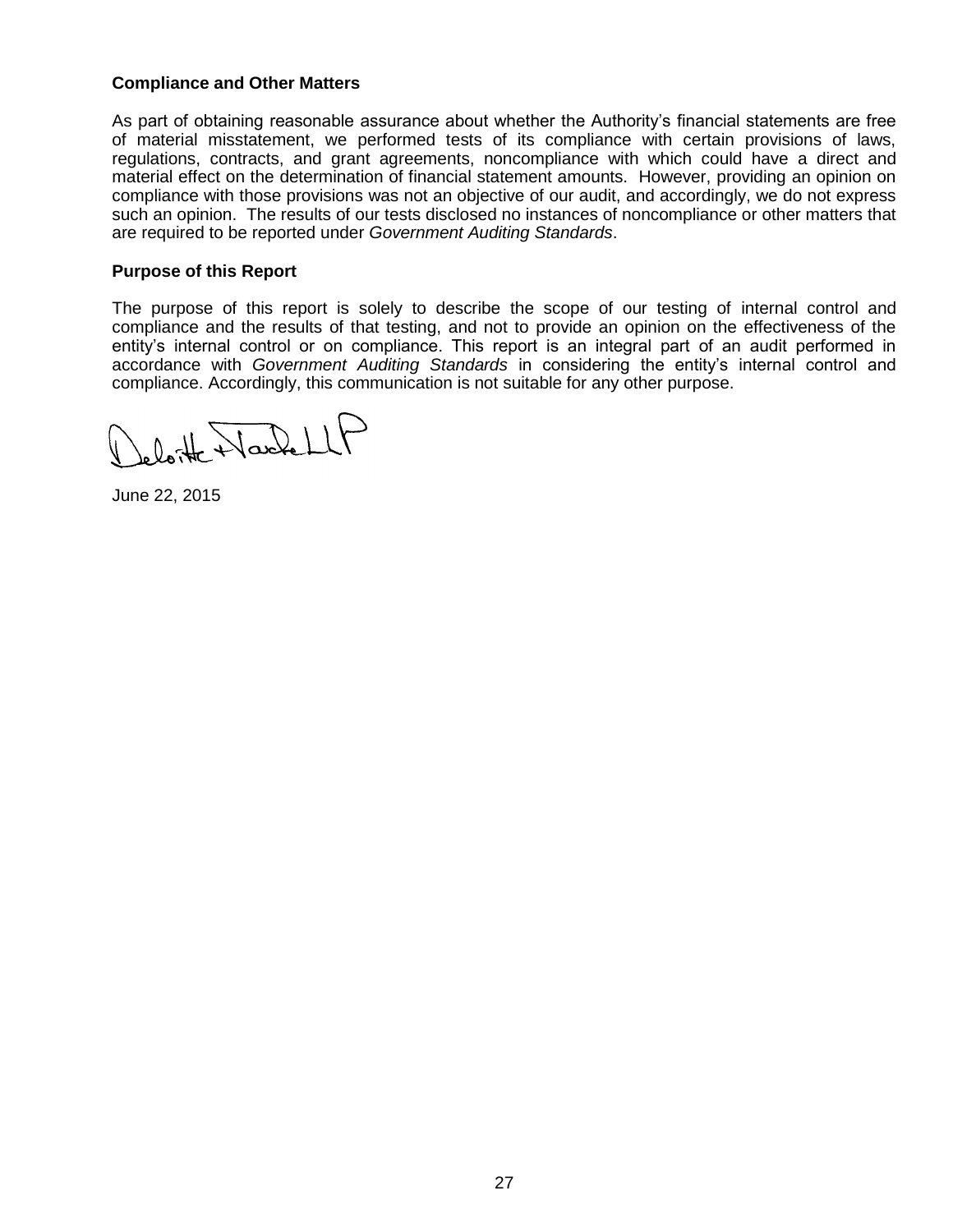

Deloitte & Touche LLP 361 South Marine Corps Drive Tamuning, GU 96913-3911 USA Tel: (671) 646-3884 Fax: (671) 649-4932 www.deloitte.com

### **INDEPENDENT AUDITORS' REPORT ON COMPLIANCE FOR EACH MAJOR FEDERAL PROGRAM; REPORT ON INTERNAL CONTROL OVER COMPLIANCE; AND REPORT ON SCHEDULE OF EXPENDITURES OF FEDERAL AWARDS REQUIRED BY OMB CIRCULAR A-133**

Board of Directors RMI Ports Authority:

### **Report on Compliance for Each Major Federal Program**

We have audited RMI Ports Authority's (the Authority's) compliance with the types of compliance requirements described in the *OMB Circular A-133 Compliance Supplement* that could have a direct and material effect on the Authority's major federal program for the year ended September 30, 2014. The Authority's major federal program is identified in the summary of auditors' results section of the accompanying Schedule of Findings and Questioned Costs.

### *Management's Responsibility*

Management is responsible for compliance with the requirements of laws, regulations, contracts, and grants applicable to its federal programs.

### *Auditor's Responsibility*

Our responsibility is to express an opinion on compliance for the Authority's major federal program based on our audit of the types of compliance requirements referred to above. We conducted our audit of compliance in accordance with auditing standards generally accepted in the United States of America; the standards applicable to financial audits contained in *Government Auditing Standards*, issued by the Comptroller General of the United States; and OMB Circular A-133, *Audits of States, Local Governments, and Non-Profit Organizations*. Those standards and OMB Circular A-133 require that we plan and perform the audit to obtain reasonable assurance about whether noncompliance with the types of compliance requirements referred to above that could have a direct and material effect on a major federal program occurred. An audit includes examining, on a test basis, evidence about the Authority's compliance with those requirements and performing such other procedures as we considered necessary in the circumstances.

We believe that our audit provides a reasonable basis for our opinion on compliance for the major federal program. However, our audit does not provide a legal determination of the Authority's compliance.

### *Opinion on the Major Federal Program*

In our opinion, the Authority complied, in all material respects, with the types of compliance requirements referred to above that could have a direct and material effect on its major federal program for the year ended September 30, 2014.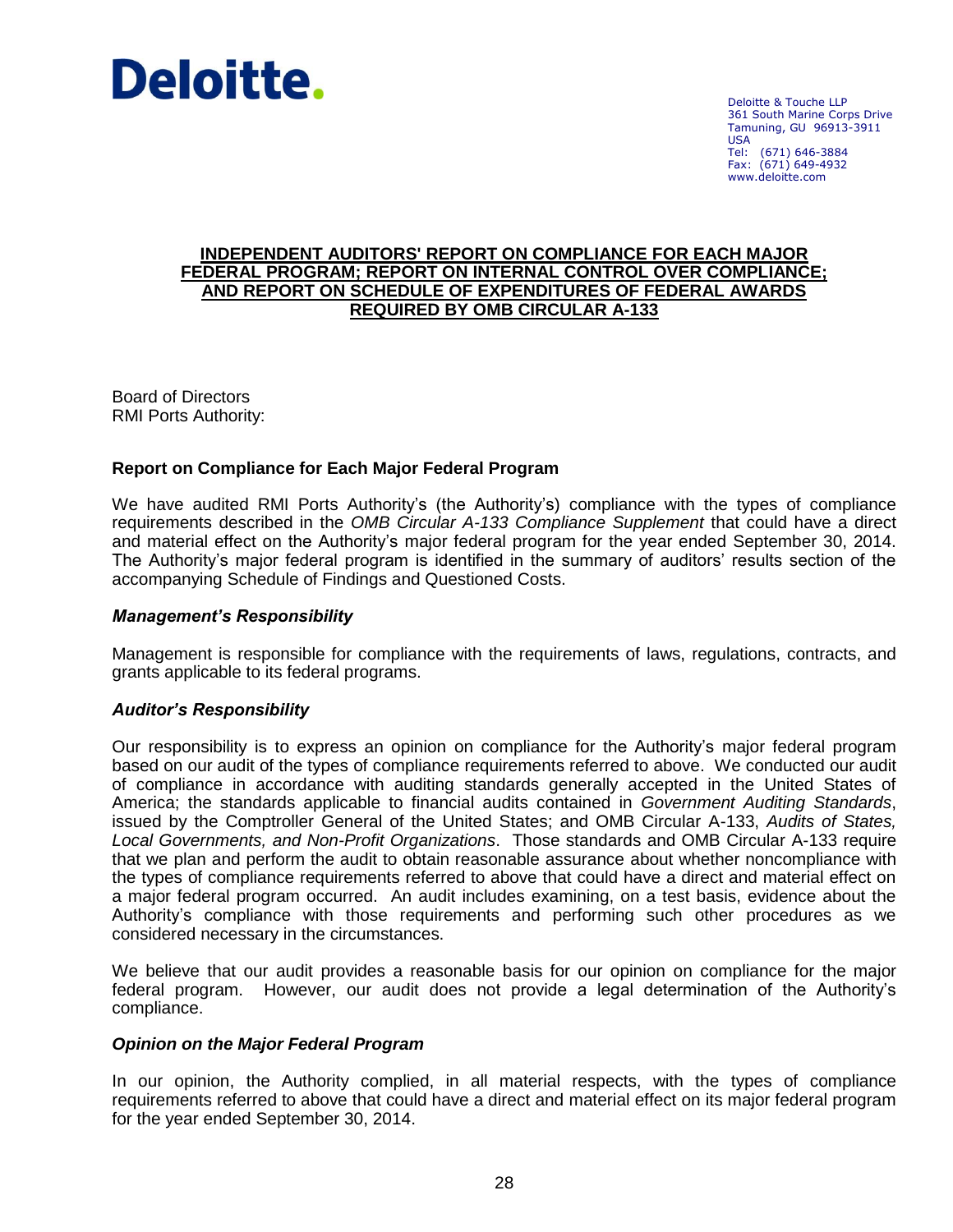## **Report on Internal Control Over Compliance**

Management of the Authority is responsible for establishing and maintaining effective internal control over compliance with the types of compliance requirements referred to above. In planning and performing our audit of compliance, we considered the Authority's internal control over compliance with the types of requirements that could have a direct and material effect on the major federal program to determine the auditing procedures that are appropriate in the circumstances for the purpose of expressing an opinion on compliance for the major federal program and to test and report on internal control over compliance in accordance with OMB Circular A-133, but not for the purpose of expressing an opinion on the effectiveness of internal control over compliance. Accordingly, we do not express an opinion on the effectiveness of the Authority's internal control over compliance.

A *deficiency in internal control over compliance* exists when the design or operation of a control over compliance does not allow management or employees, in the normal course of performing their assigned functions, to prevent, or detect and correct, noncompliance with a type of compliance requirement of a federal program on a timely basis. A *material weakness in internal control over compliance* is a deficiency, or combination of deficiencies, in internal control over compliance, such that there is a reasonable possibility that material noncompliance with a type of compliance requirement of a federal program will not be prevented, or detected and corrected, on a timely basis. A *significant deficiency in internal control over compliance* is a deficiency, or a combination of deficiencies, in internal control over compliance with a type of compliance requirement of a federal program that is less severe than a material weakness in internal control over compliance, yet important enough to merit attention by those charged with governance.

Our consideration of internal control over compliance was for the limited purpose described in the first paragraph of this section and was not designed to identify all deficiencies in internal control over compliance that might be material weaknesses or significant deficiencies. We did not identify any deficiencies in internal control over compliance that we consider to be material weaknesses. However, material weaknesses may exist that have not been identified.

The purpose of this report on internal control over compliance is solely to describe the scope of our testing of internal control over compliance and the results of that testing based on the requirements of OMB Circular A-133. Accordingly, this report is not suitable for any other purpose.

### **Report on Schedule of Expenditures of Federal Awards Required by OMB A-133**

We have audited the financial statements of the Authority as of and for the year ended September 30, 2014, and have issued our report thereon dated June 22, 2015, which contained an unmodified opinion on those financial statements. Our audit was conducted for the purpose of forming an opinion on the financial statements as a whole. The accompanying Schedule of Expenditures of Federal Awards is presented for purposes of additional analysis as required by OMB Circular A-133 and is not a required part of the financial statements. Such information is the responsibility of management and was derived from and relates directly to the underlying accounting and other records used to prepare the financial statements. The information has been subjected to the auditing procedures applied in the audit of the financial statements and certain additional procedures, including comparing and reconciling such information directly to the underlying accounting and other records used to prepare the financial statements or to the financial statements themselves, and other additional procedures in accordance with auditing standards generally accepted in the United States of America. In our opinion, the Schedule of Expenditures of Federal Awards is fairly stated in all material respects in relation to the financial statements as a whole.

loite Nachell

June 22, 2015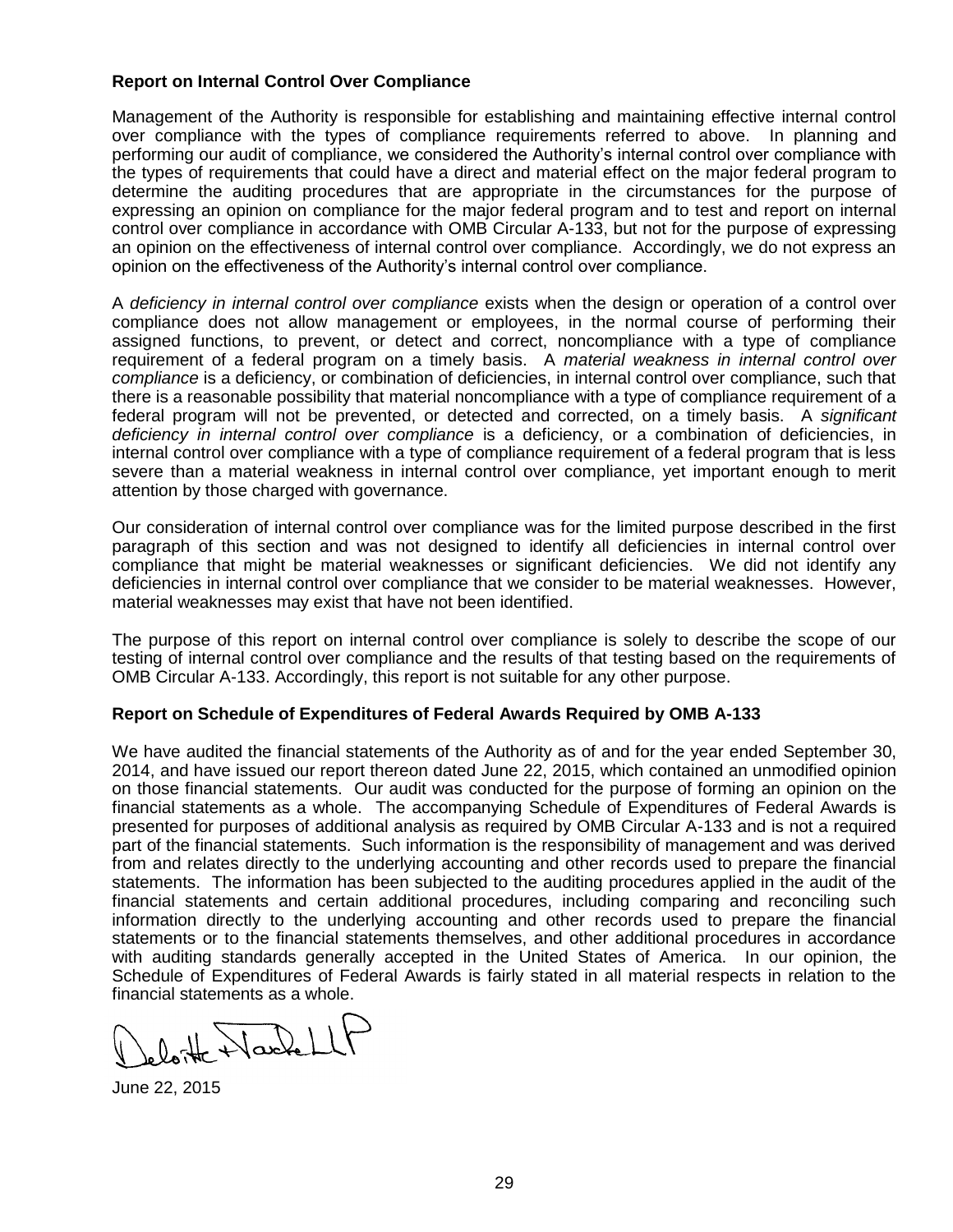#### **RMI PORTS AUTHORITY**

### Schedule of Expenditures of Federal Awards Year Ended September 30, 2014

| Program Title                                                                                                                                                                                                                                                                                        | <b>Grant Number</b>                                                                                                                                |     | Program<br>or Award<br>Amount                                                | <b>Balance</b><br>October<br>1, 2013                    | Cash<br>Receipts<br>FY14                                                            |   | Expenditures/<br>Adjustments<br>FY14                                 | <b>Excess</b><br>οf<br>Authorization<br>Over<br>Program<br>Expenditures |
|------------------------------------------------------------------------------------------------------------------------------------------------------------------------------------------------------------------------------------------------------------------------------------------------------|----------------------------------------------------------------------------------------------------------------------------------------------------|-----|------------------------------------------------------------------------------|---------------------------------------------------------|-------------------------------------------------------------------------------------|---|----------------------------------------------------------------------|-------------------------------------------------------------------------|
| Funds received in a direct capacity:                                                                                                                                                                                                                                                                 |                                                                                                                                                    |     |                                                                              |                                                         |                                                                                     |   |                                                                      |                                                                         |
| U.S. Department of Transportation:<br>CFDA # 20.106                                                                                                                                                                                                                                                  |                                                                                                                                                    |     |                                                                              |                                                         |                                                                                     |   |                                                                      |                                                                         |
| Airport Improvement Program                                                                                                                                                                                                                                                                          |                                                                                                                                                    |     |                                                                              |                                                         |                                                                                     |   |                                                                      |                                                                         |
| Improve Runway Safety Area (Relocate Service Road) - Phase I<br>Improve Runway Safety Area (Relocate Service Road) - Phase II<br>FAA-GIS<br><b>Airport Security Perimeter Fence</b><br>Improve Runway Safety Area (Relocate Service Road) - Phase III<br>Airport Security Perimeter Fence (Phase II) | Project #3-68-0001-09<br>Project #3-68-0001-10<br>Project #3-68-0001-11<br>Project #3-68-0001-12<br>Project #3-68-0001-13<br>Project #3-68-0001-14 | -SS | $9,200,000$ \$<br>3,450,000<br>500,000<br>200,000<br>12,000,000<br>2,000,000 | $\overline{\phantom{a}}$<br>21,391<br>12,221<br>638,635 | $(1,200,000)$ \$<br>(245, 613)<br>(86, 513)<br>(79, 863)<br>(5,549,751)<br>(83,055) |   | 1,200,000 \$<br>319,419<br>65,122<br>111,871<br>5,807,352<br>188,117 | 73,806<br>44,229<br>896,236<br>105,062                                  |
| Total U.S. Department of Transportation                                                                                                                                                                                                                                                              |                                                                                                                                                    |     | 27,350,000                                                                   | 672,247                                                 | (7, 244, 795)                                                                       | ৬ | 7,691,881                                                            | 1,119,333                                                               |

The Schedule of Expenditures of Federal Awards is presented on the accrual basis of accounting.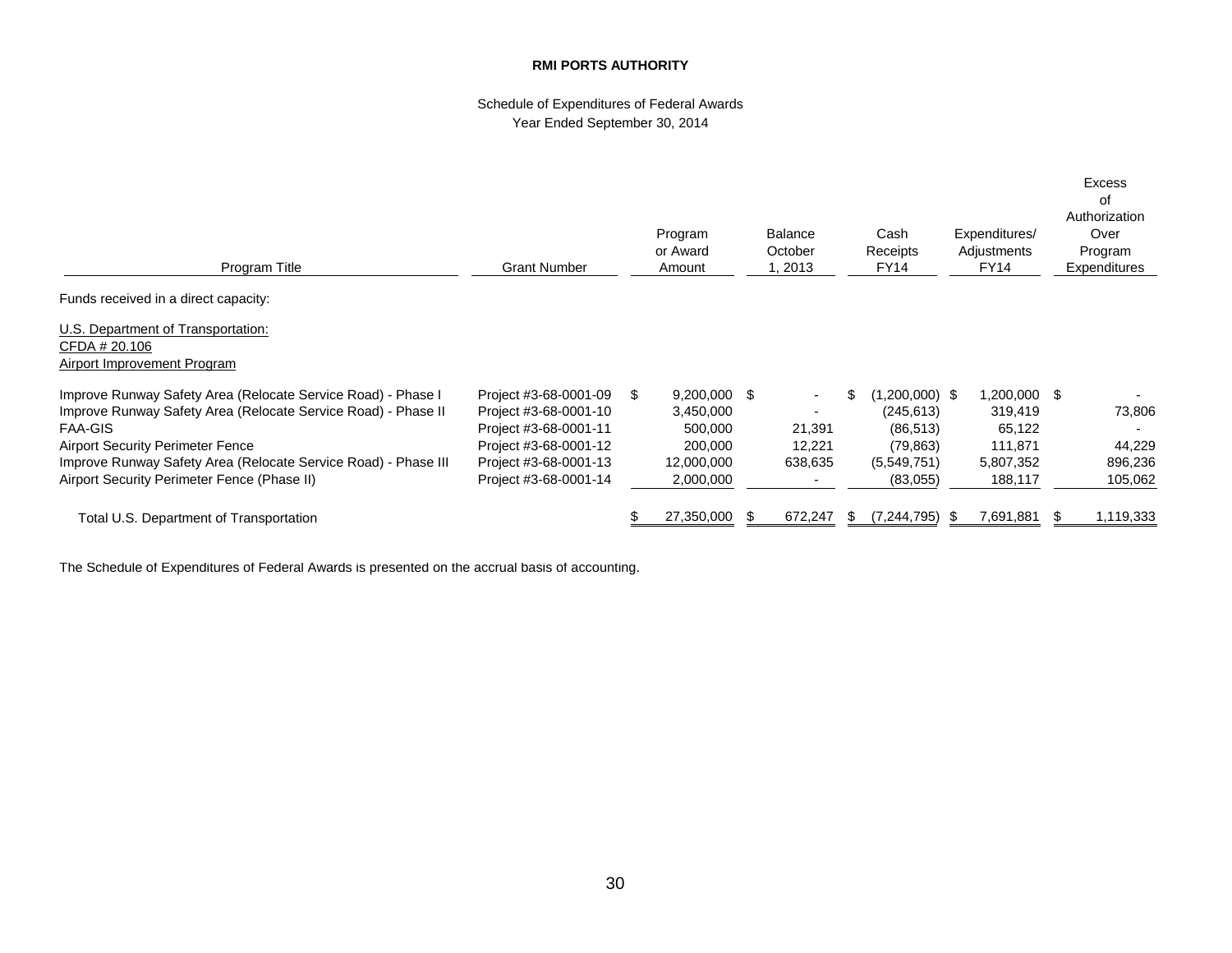Schedule of Findings and Questioned Costs Year Ended September 30, 2014

## **PART I - SUMMARY OF AUDITORS' RESULTS SECTION**

|          | <b>Financial Statements</b>                                                                                               |                            |  |  |
|----------|---------------------------------------------------------------------------------------------------------------------------|----------------------------|--|--|
| 1.       | Type of auditors' report issued:                                                                                          | Unmodified                 |  |  |
|          | Internal control over financial reporting:                                                                                |                            |  |  |
| 2.<br>3. | Material weakness(es) identified?<br>Significant deficiency(ies) identified?                                              | <b>No</b><br>None reported |  |  |
| 4.       | Noncompliance material to financial statements noted?                                                                     | No                         |  |  |
|          | <b>Federal Awards</b>                                                                                                     |                            |  |  |
|          | Internal control over major federal programs:                                                                             |                            |  |  |
| 5.<br>6. | Material weakness(es) identified?<br>Significant deficiency (ies) identified?                                             | <b>No</b><br>None reported |  |  |
| 7.       | Type of auditors' report issued on compliance for major federal programs:                                                 | Unmodified                 |  |  |
| 8.       | Any audit findings disclosed that are required to be reported in<br>accordance with section 510(a) of OMB Circular A-133? | No                         |  |  |
| 9.       | Identification of major federal programs:                                                                                 |                            |  |  |
|          | Name of Federal Program or Cluster<br><b>CFDA Number</b>                                                                  |                            |  |  |
|          | 20.106<br>Airport Improvement Program                                                                                     |                            |  |  |
|          | 10. Dollar threshold used to distinguish between Type A and Type B<br>Programs:                                           | \$300,000                  |  |  |
|          | 11. Auditee qualified as low-risk auditee?                                                                                | No                         |  |  |

# **PART II- FINANCIAL STATEMENT FINDINGS SECTION**

No matters were reported.

# **PART III – FEDERAL AWARD FINDINGS AND QUESTIONED COSTS SECTION**

No matters were reported.